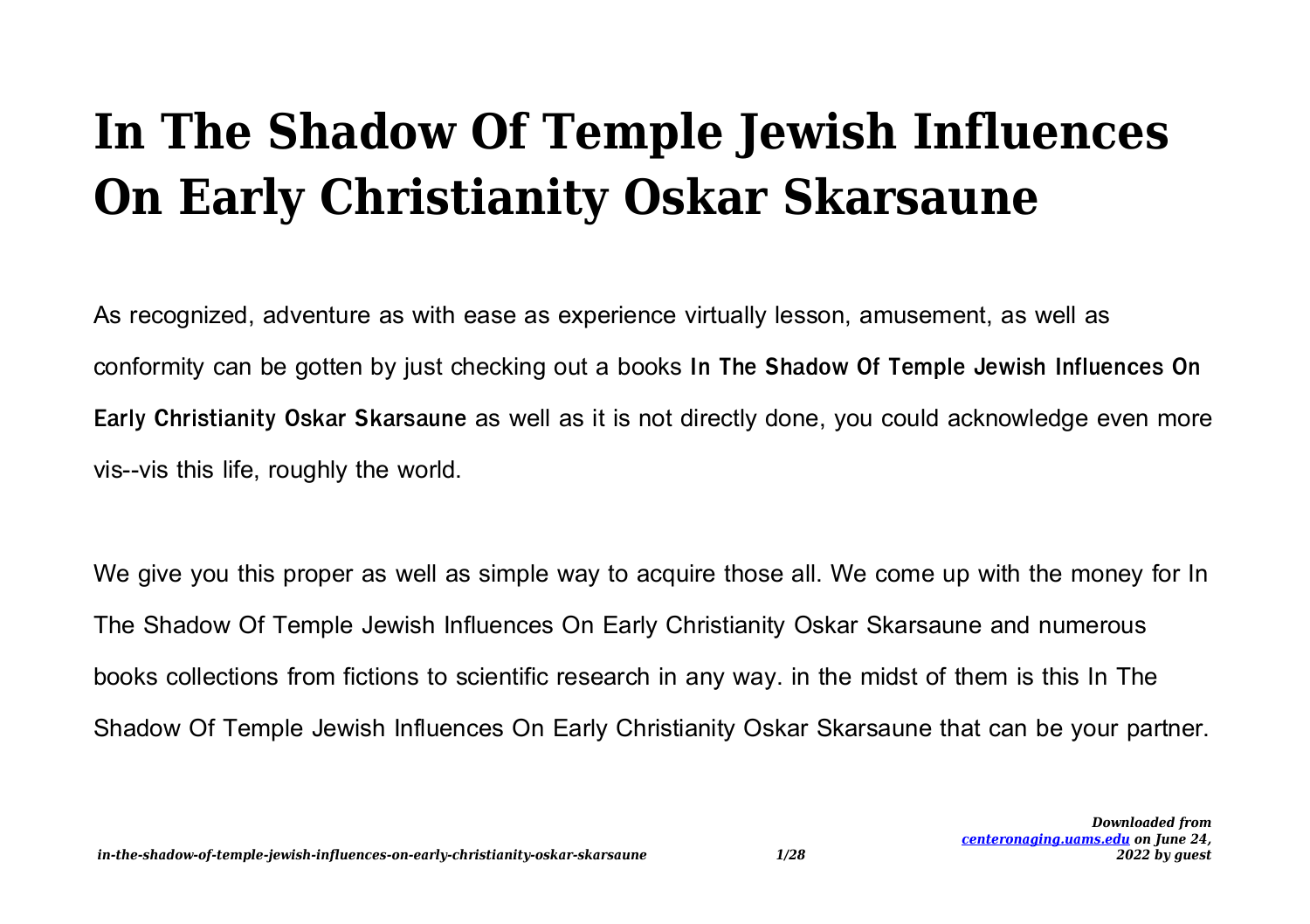Backgrounds of Early Christianity Everett Ferguson 2003 New to this expanded & updated edition are revisions of Ferguson's original material, updated bibliographies, & a fresh dicussion of first century social life, the Dead Sea Scrolls & much else.

Efficacious Engagement Kimberly Hope Belcher 2011-12-01 The long-standing tradition of baptizing infants suggests that the sacraments plunge our bodies into salvation, so the revelation of God's love in the sacraments addresses the whole person, not the mind alone. In this work,

the contemporary Roman Catholic rite of baptism for infants becomes a case study, manifesting the connections between the human body, the ecclesial body, and the Body of Christ. The sacramental life, for children as for adults, is an ongoing journey deeper into the life of the Father, the Son, and the Holy Spirit. By examining the church's practice of infant baptism, Kimberly Hope Belcher asks how human beings participate in God's life through the sacraments. Christian sacraments are embodied, cultural rituals performed by and for human beings. At the same time, the sacraments are God's gifts of grace, by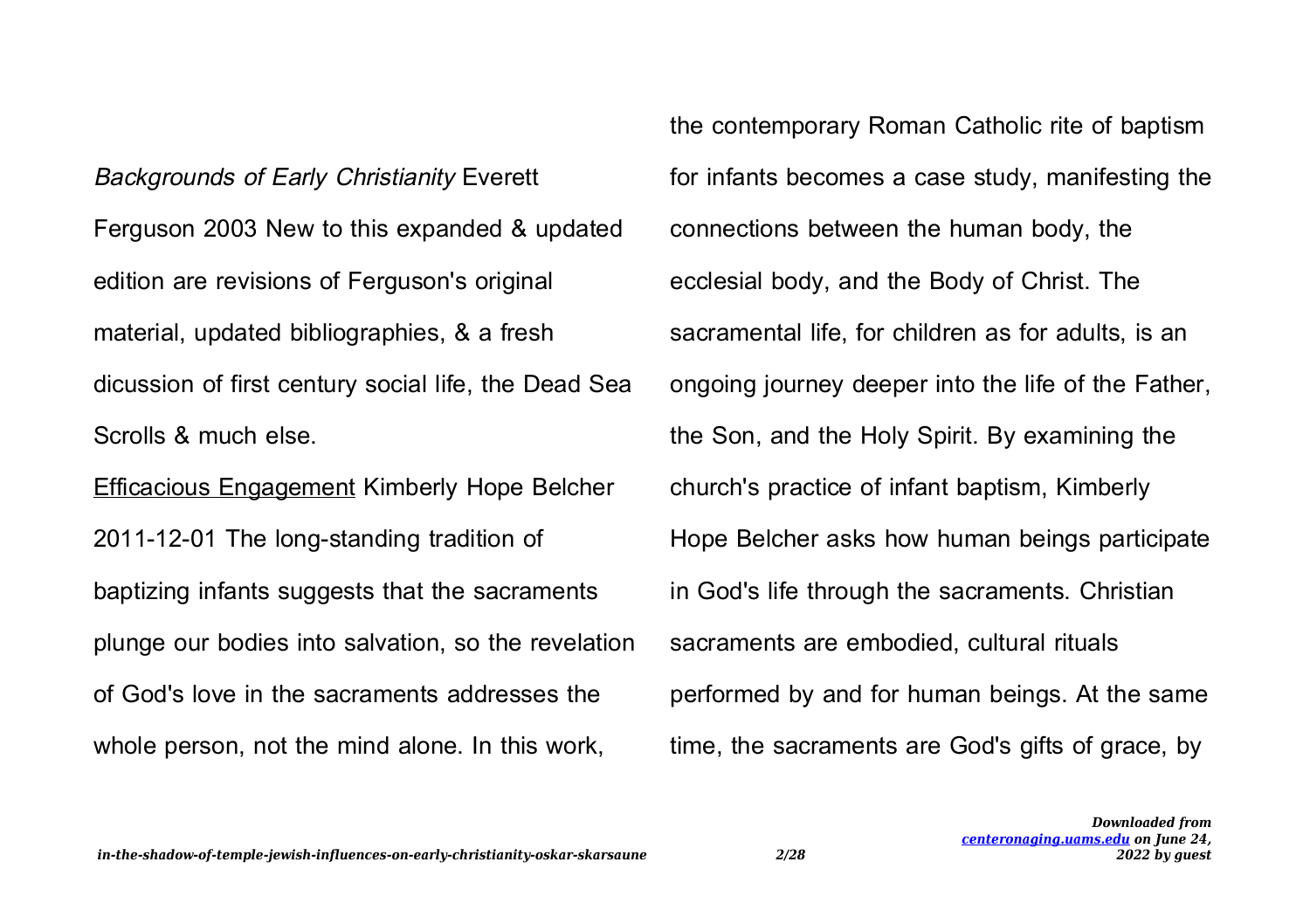which human beings enter into God's own life. In this study, contemporary ritual studies, sacramental theology, and trinitarian theology are used to explore how participation in the sacraments can be an efficacious engagement in God's life of love. Kimberly Hope Belcher is an assistant professor of theology at Saint John's University, where she teaches sacramental theology and ritual studies. She is a member of the North American Academy of Liturgy and writes for the liturgical blog Pray Tell. Jews and the Renaissance of Synagogue Architecture, 1450–1730 Barry L. Stiefel

2015-10-06 Before the mid-fifteenth century, the Christian and Islamic governments of Europe had restricted the architecture and design of synagogues and often prevented Jews from becoming architects. Stiefel presents a study of the material culture and religious architecture that this era produced.

**The Jerusalem Temple and Early Christian Identity** Timothy Wardle 2010 Slightly revised and expanded version of the author's thesis (Ph.D.)-- Duke University, Durham, 2008. **The Historical Jesus of the Gospels** Craig S. Keener 2012-04-13 The earliest substantive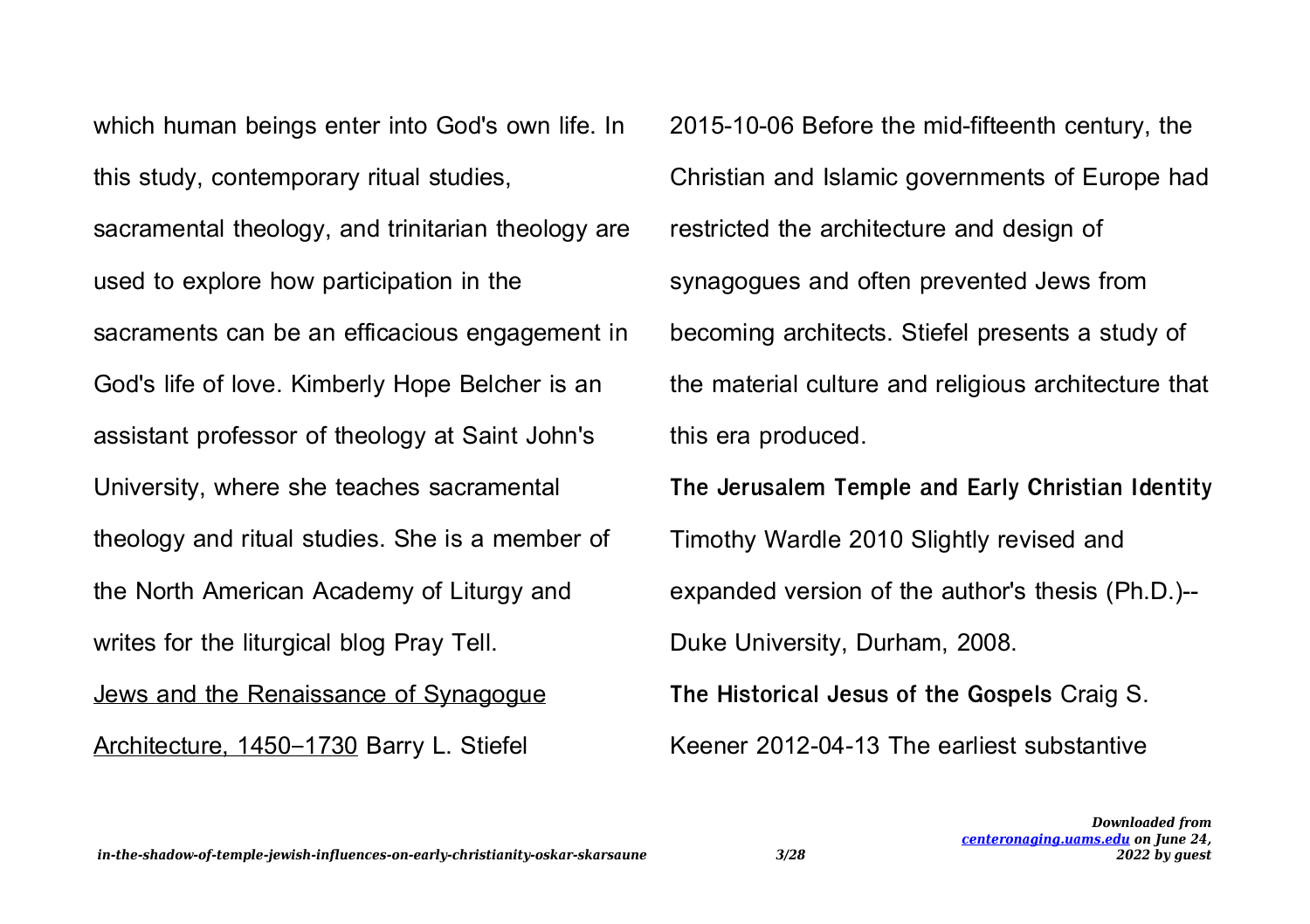sources available for historical Jesus research are in the Gospels themselves; when interpreted in their early Jewish setting, their picture of Jesus is more coherent and plausible than are the competing theories offered by many modern scholars. So argues Craig Keener in The Historical Jesus of the Gospels. In exploring the depth and riches of the material found in the Synoptic Gospels, Keener shows how many works on the historical Jesus emphasize just one aspect of the Jesus tradition against others, but a much wider range of material in the Jesus tradition makes sense in an ancient Jewish

setting. Keener masterfully uses a broad range of evidence from the early Jesus traditions and early Judaism to reconstruct a fuller portrait of the Jesus who lived in history. The Purpose of Mark's Gospel Adam Winn 2008

Moderate revision of the author's thesis (doctoral)--Fuller Theological Seminary, 2007. Messiah in the Passover Darrell L. Bock Nothing provided

**A Portable God** Risa Levitt Kohn 2007 Many Christians and Jews believe that their faiths developed independently from each other, and that their religions are distinct, even antagonistic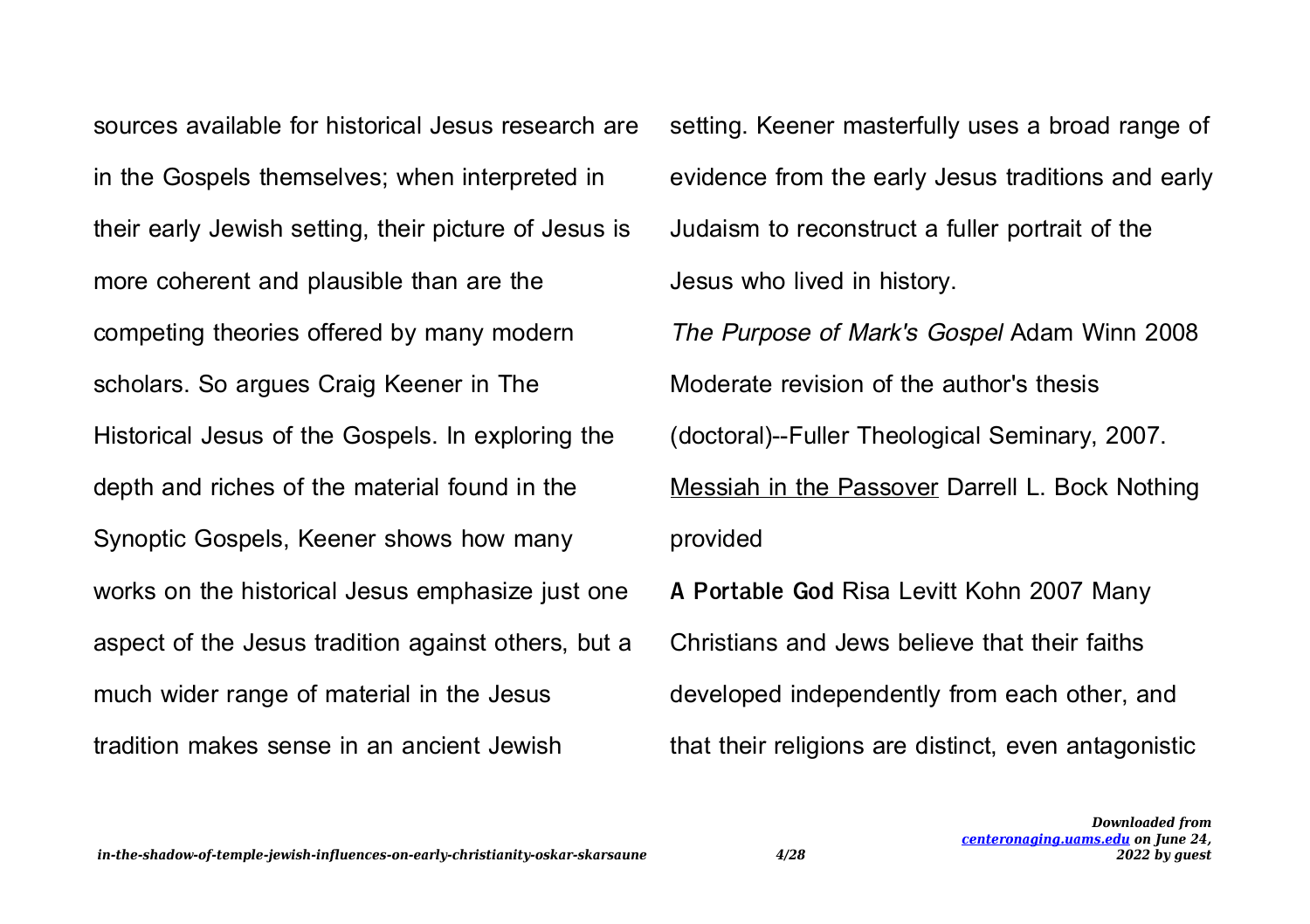towards each other. A Portable God dramatically departs from the idea that the birth of Judaism and Christianity are two separate, unrelated events. Judaism and Christianity's origins are not seen as following a linear, chronological process that places the Israelites in the beginning, followed by the Jews, and finally the Christians. On the contrary, A Portable God shows that both Judaism and Christianity emerge from the same religious tradition\_that of ancient Israel\_at the same time. By telling the common story of Jewish and Christian origins, A Portable God shows Jews and Christians as siblings, rather than as

parent and child, showing that the similarities between Judaism and Christianity far outweigh their differences, ultimately fostering appreciation for the shared heritage of Judaism and Christianity.

**From Synagogue to Church** James Tunstead Burtchaell 2004-03-11 This important work engages with a long historical debate: were the earliest Christians under the direction of ordained ministers, or under the influence of inspired laypeople? Who was in charge: bishops, elders and deacons, or apostles, prophets and teachers? Rather than trace Church offices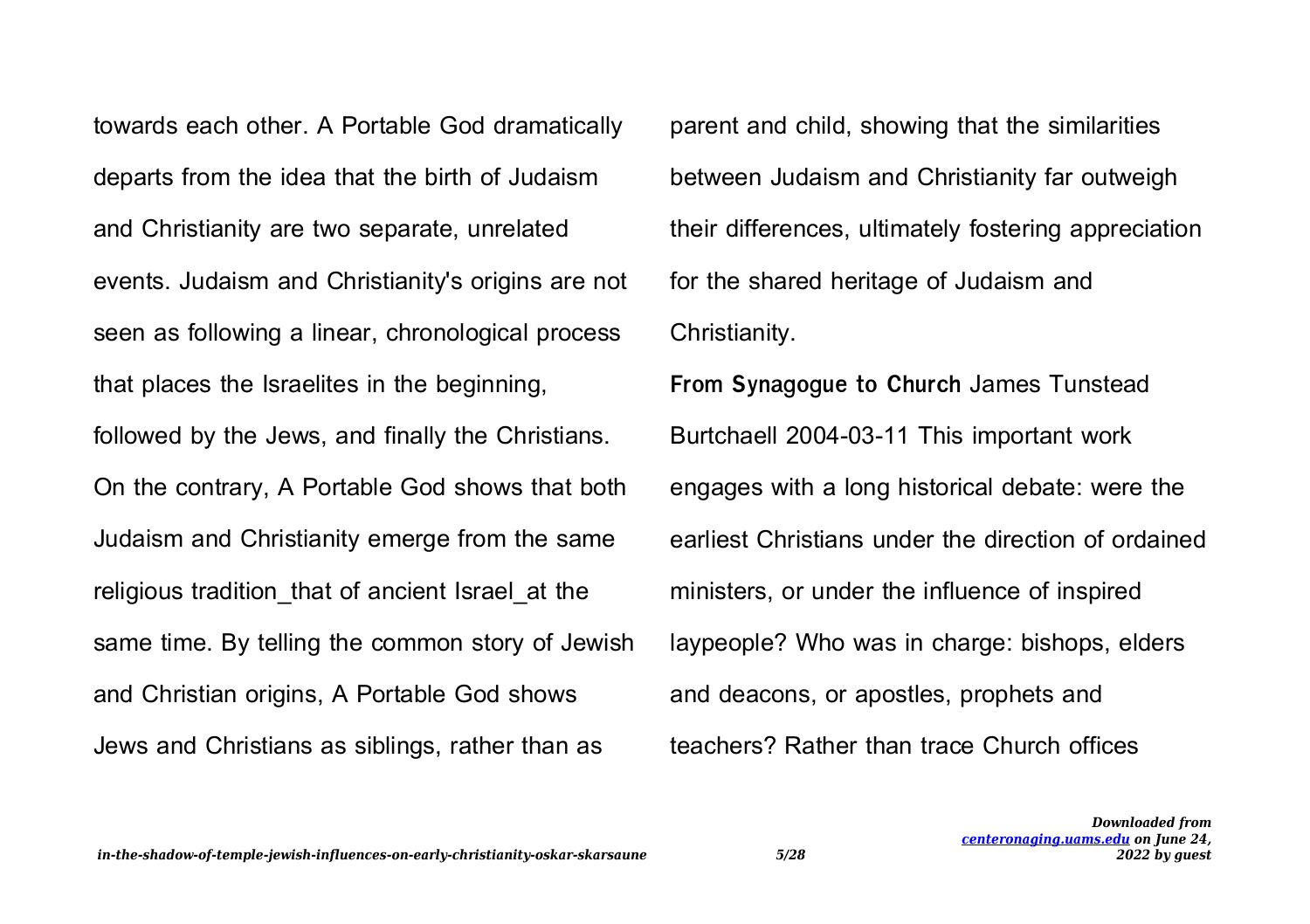backwards, Burtchaell examines the contemporary Jewish communities and finds evidence that Christians simply continued the offices of the synagogue. Thus, he asserts that from the very first they were presided over by officers. The author then advances the provocative view that in the first century it was not the officers who spoke with the most authority. They presided, but did not lead, and deferred to more charismatic laypeople. Burtchaell sees the evidence in favor of the Catholic/Orthodox/Anglican view that bishops have always presided in the Christian Church. At

the same time he argues alongside the Prostestants that in its formative era the Church deferred most to the judgment of those who were inspired, yet never ordained. Jewish Ways of Following Jesus Edwin Keith Broadhead 2010 In this study, Edwin K. Broadhead's purpose is to gather the ancient evidence of Jewish Christianity and to reconsider its impact. He begins his investigation with the hypothesis that groups in antiquity who were characterized by Jewish ways of following Jesus may be vastly underrepresented, misrepresented and undervalued in the ancient sources and in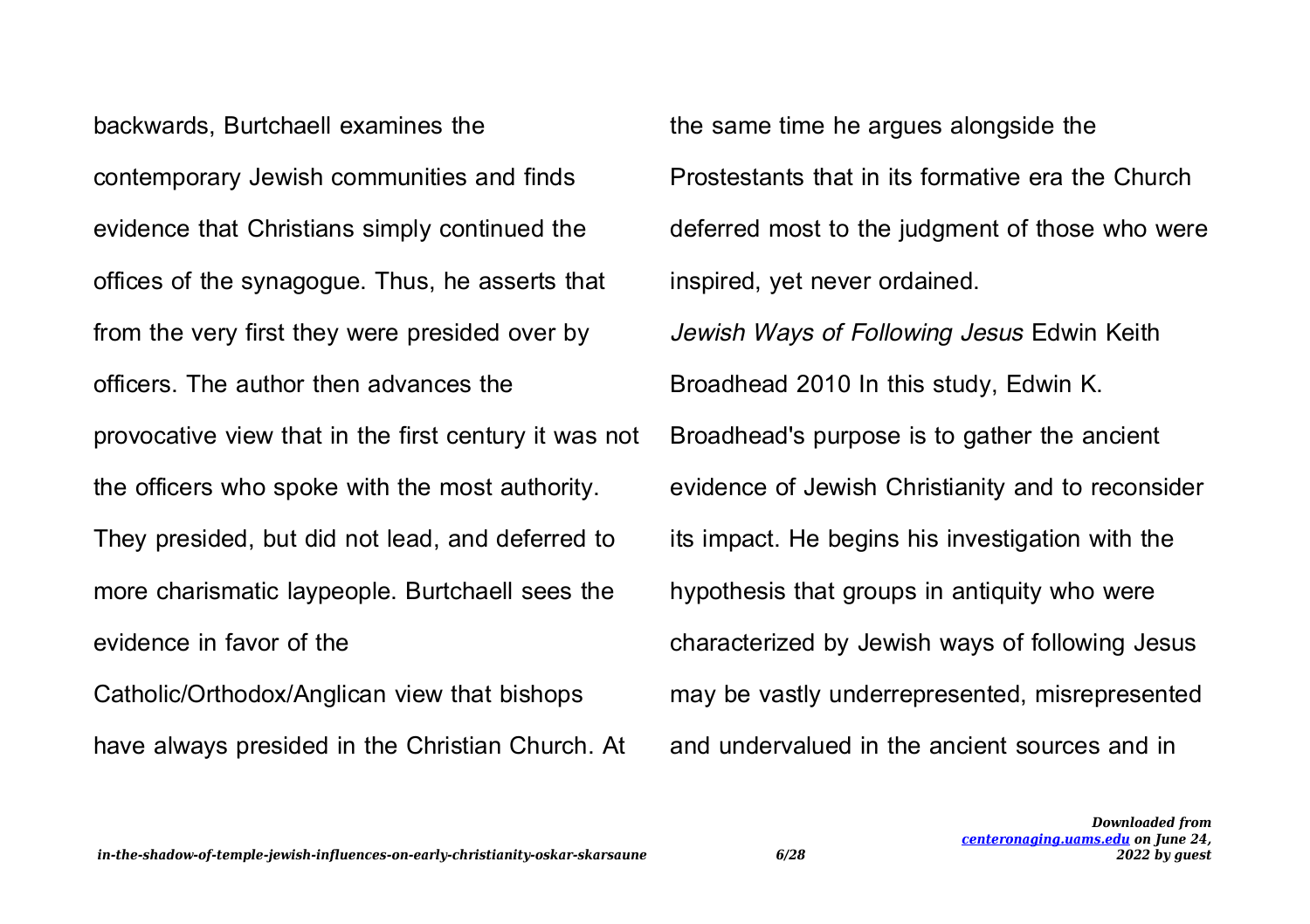modern scholarship. Giving a critical analysis of the evidence, the author suggests that Jewish Christianity endured as an historical entity in a variety of places, in different times and in diverse modes. If this is true, a new religious map of antiquity is required. Moreover, the author offers a revised context for the history of development of both Judaism and Christianity and for their relationship.

The Vermes Quest Hilde Brekke Moller 2017-07-13 Geza Vermes is a household name within the study of the historical Jesus, and his work is associated with a significant change

within mainstream Jesus research, typically labelled 'the third quest'. Since the publication of Jesus the Jew in 1973, many notable Jesus scholars have interacted with Vermes's ideas and suggestions, yet their assessments have so far remained brief and ambiguous. Hilde Brekke Moller explores the true impact of Vermes's Jesus research on the perceived change within Jesus research in the 1980s, and also within third quest Jesus research, by examining Vermes's work and the reception of his work by numerous Jesus scholars. Moller looks in particular depth at the Jewishness of Jesus, the Son-of-Man problem,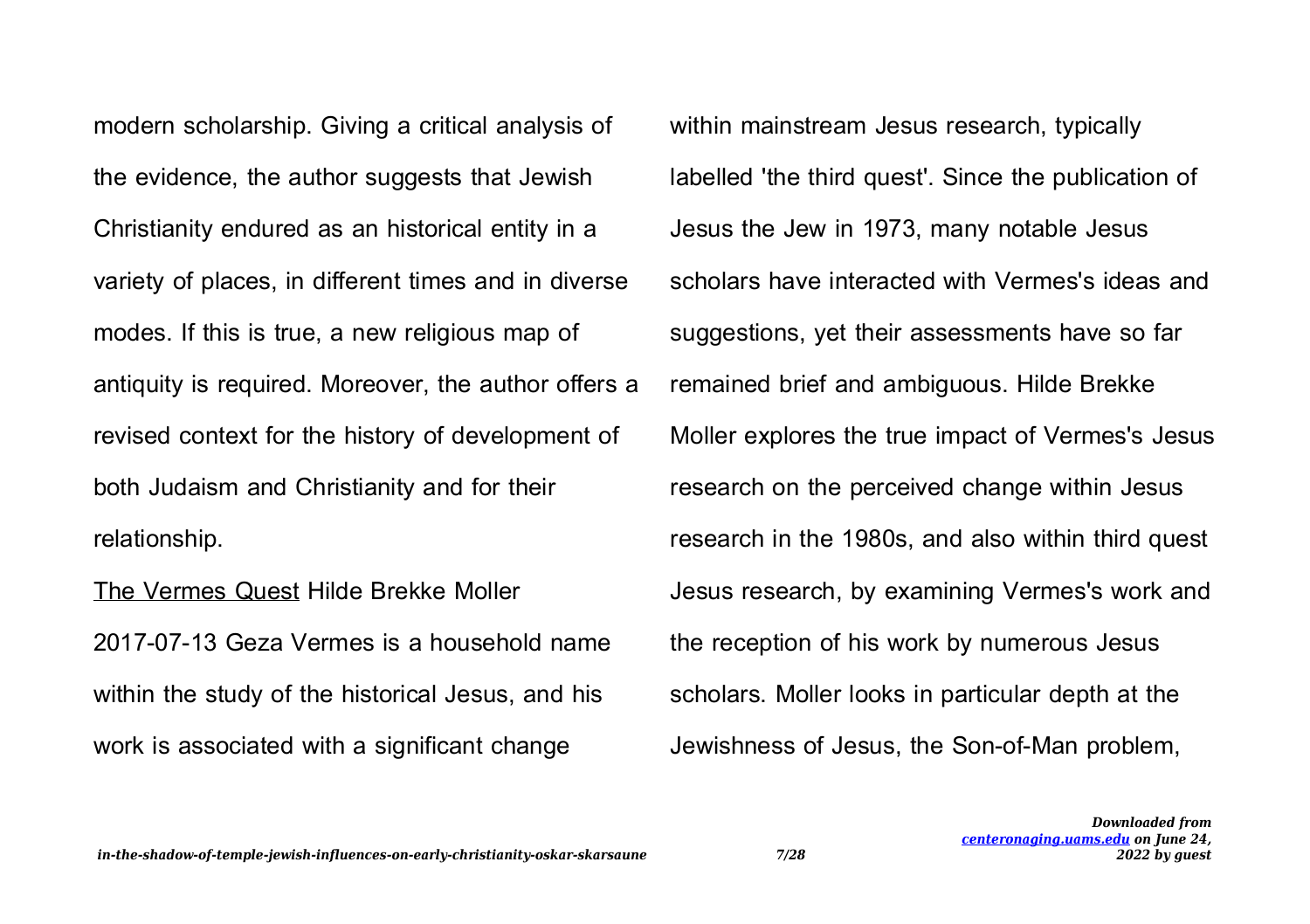and Vermes's suggestion that Jesus was a Hasid, all being aspects of Vermes's work which have attracted the most scholarly attention. Moller's research-historical approach focuses not only on the leading scholars of the field such as E.P. Sanders, J.D. Crossan, J.P. Meier and C.A. Evans, but also sheds light on underplayed aspects of previous research, and responds to the state of affairs for recent research by challenging the rhetoric of current historical Jesus scholarship.

**Suffering in the Face of Death** Bryan R. Dyer 2017-04-20 Suffering and death are two topics that are frequently referred to in the Epistle to the Hebrews, but have rarely been examined within scholarship on this important New Testament text. Dyer redresses the balance in this study of these topics, conducting a thorough investigation using semantic domain analysis. He incorporates recent advancements in modern linguistics, in particular the 'context of situation', and then connects these topics to the social situation addressed in Hebrews. In so doing he is able to reveal how the author is responding to the reality of suffering in the lives of his audience. With this awareness, it becomes clear how the author also responds to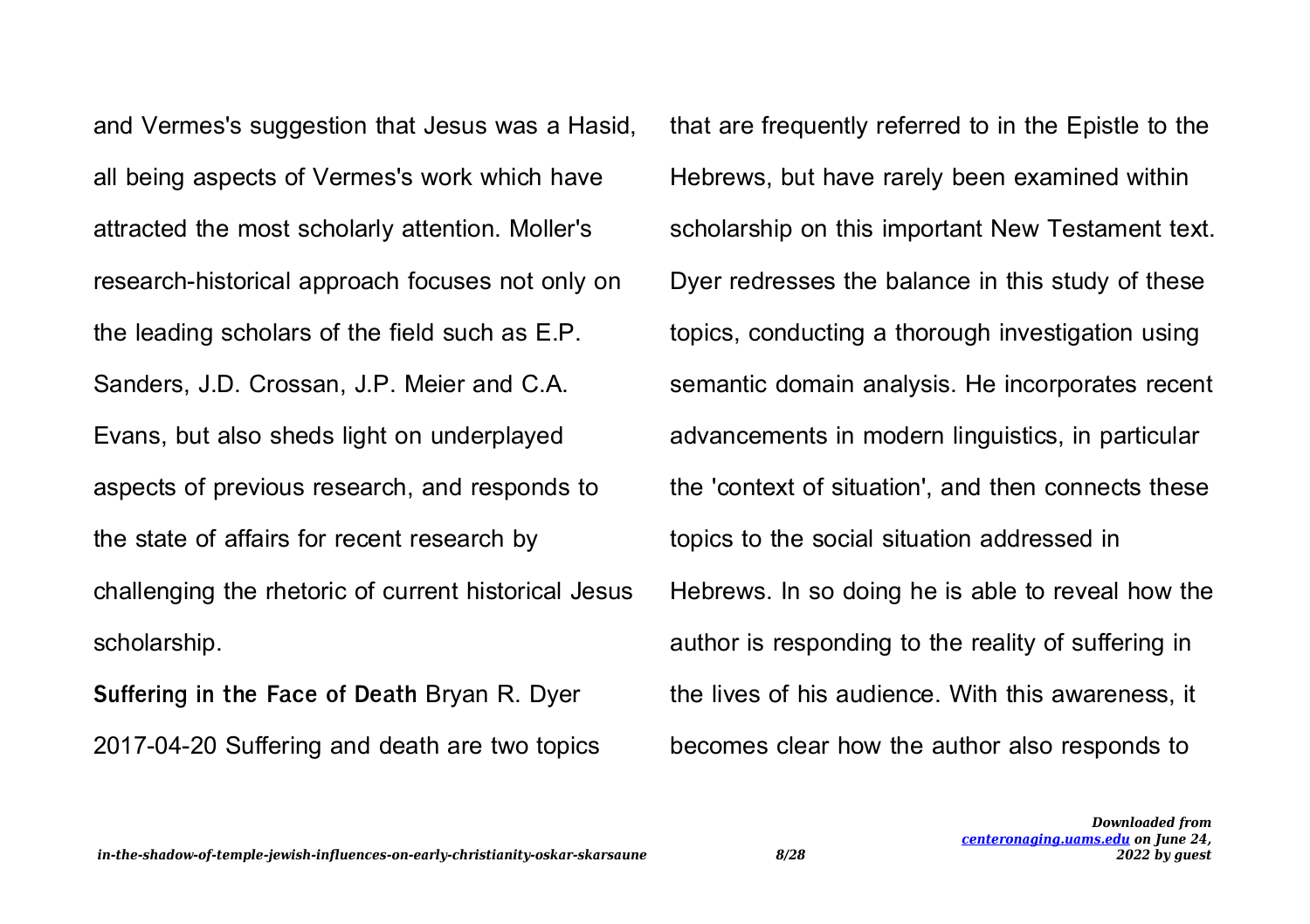his audience's pain by creating models of endurance in suffering and death. These serve to motivate his audience toward similar endurance within their own social context. Dyer shows that it is possible to make significant determinations about the social setting of Hebrews based upon an examination and analysis of the language used therein.

The First Urban Churches 6 James R. Harrison 2021-11-05 An examination of early Roman Christianity by New Testament and classical scholars Building on the methodologies introduced in the first volume of The First Urban Churches and supplementing the in-depth studies of Corinth, Ephesus, Philippi, Colossae, Hierapolis, and Laodicea (vols. 2–5), essays in this volume challenge readers to reexamine what we know about the early church within Rome and the port city of Ostia. In the introductory section of the book, James R. Harrison discusses the material and documentary evidence of both cities, which sets the stage for the essays that follow. In the second section, Mary Jane Cuyler, James R. Harrison, Richard Last, Annelies Moeser, Thomas A. Robinson, Michael P. Theophilos, and L. L. Welborn examine a range of topics, including the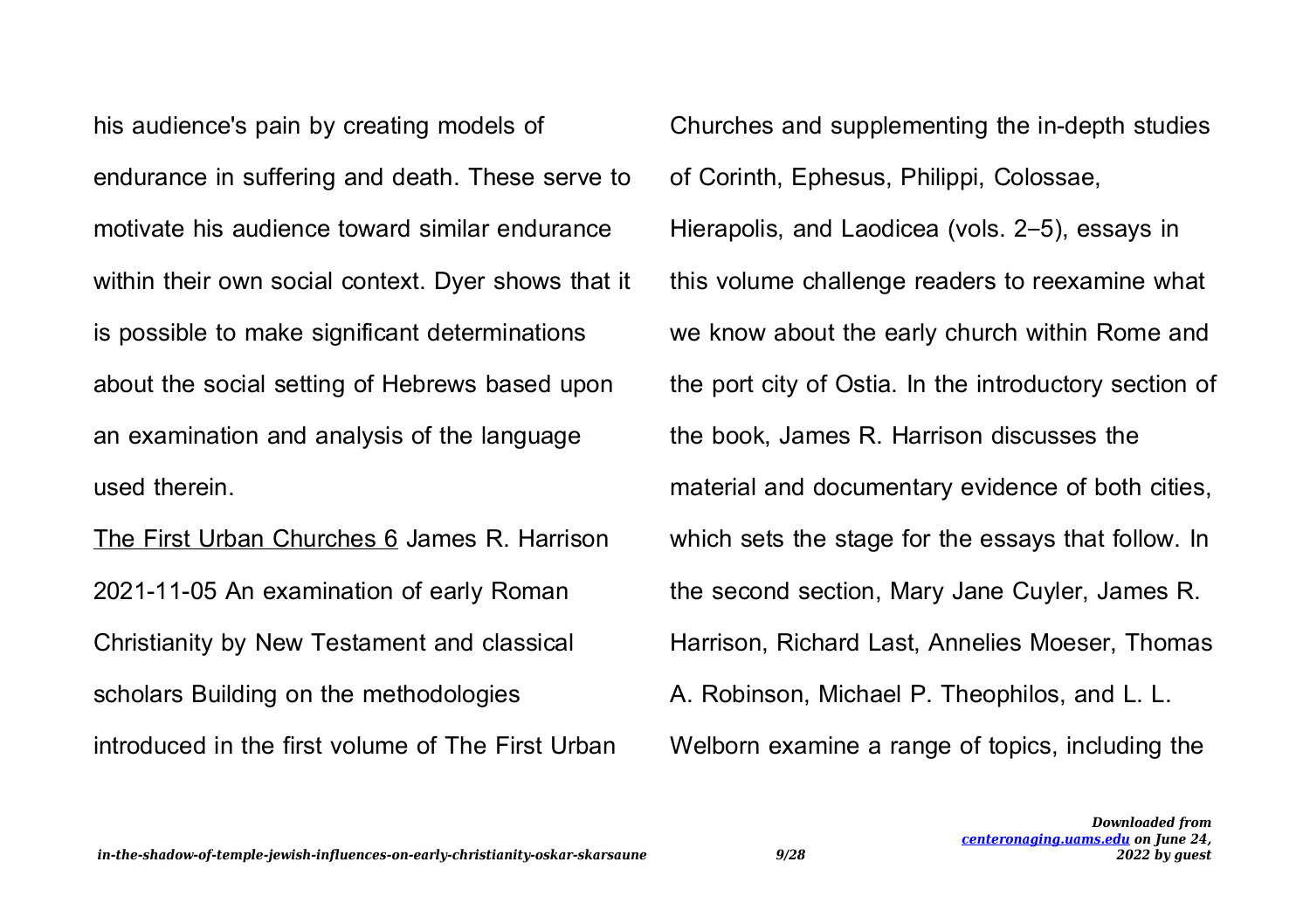Ostian Synagogue, Romans 1:2–4 against the backdrop of Julio-Claudian adoption and apotheosis traditions, and the epistle of 1 Clement. In the final section of this volume, Jutta Dresken-Welland and Mark Reasoner engage Peter Lampe's magnum opus From Paul to Valentinus; Lampe wraps up the section and the volume with a response. Throughout, readers are provided with a rich demonstration of how the material evidence of the city of Rome illuminates the emergence of Roman Christianity, especially in the first century CE.

Christ in the Sabbath Rich Robinson 2014-04-15

What does the Sabbath mean to you? Christ in the Sabbath will take you on a "Sabbath tour" of the Bible. You'll explore the themes of Shabbat (Hebrew for Sabbath) and rest in both Old and New Testament and then discover what it has meant to Jews and Christians for centuries. Rabbinical comments and a variety of traditions provide clarity and credibility to the study of Sabbath. While this volume does not resolve all the differences among Christians concerning the place of the Sabbath today, the journey undertaken in this book will help you in forming your own conclusions—or inspire you to continue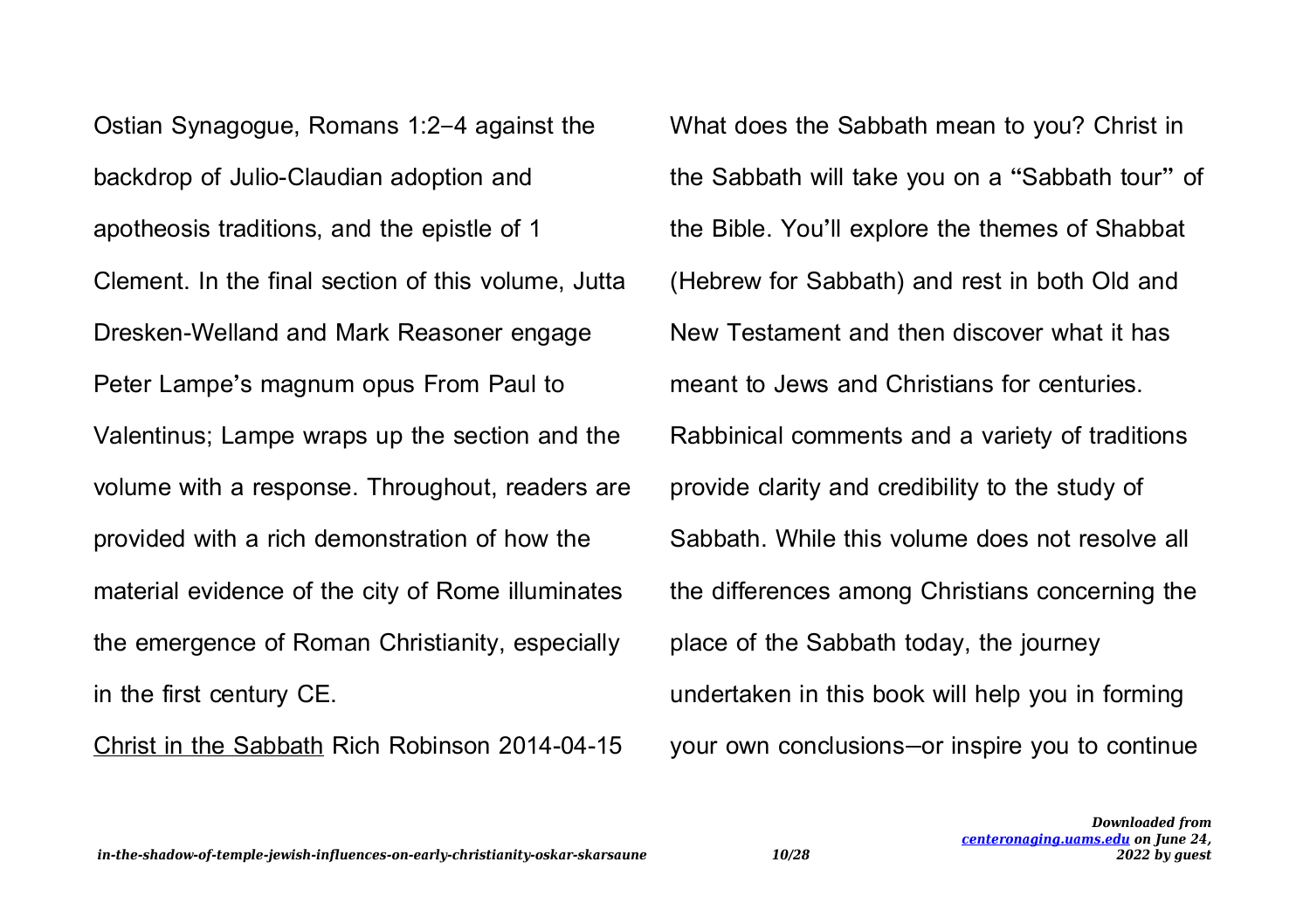exploring the meaning and significance behind the Sabbath.

Learning Messiah Edjan Westerman 2018-09-27 Israel's election, calling, and history make up a big part of Scripture. It could be said that they belong to the "DNA of the Bible." But why is it then that the Christian narrative about the Messiah, Israel, and the nations, often seemed to have and sometimes even still has a different "genetic structure"? Does Israel--together with its election and promises--leave God's stage through a side door, when Jesus appears on stage? Does a changing of roles take place, within a different

story? Does the Messiah function within it as some kind of "black hole" in which the eternal election and calling of Israel disappear? How do we read God's way? The Holocaust made us realize that our de-Jew-ized reading and preaching of Scripture contributed in various ways to this catastrophe. And we find ourselves confronted by the question: How does the narrative of the Bible then look when the whole of Scripture plays a decisive role, and the faithfulness of God toward Israel stays in the center? This book presents an answer to these questions, calling us to learn to read God's way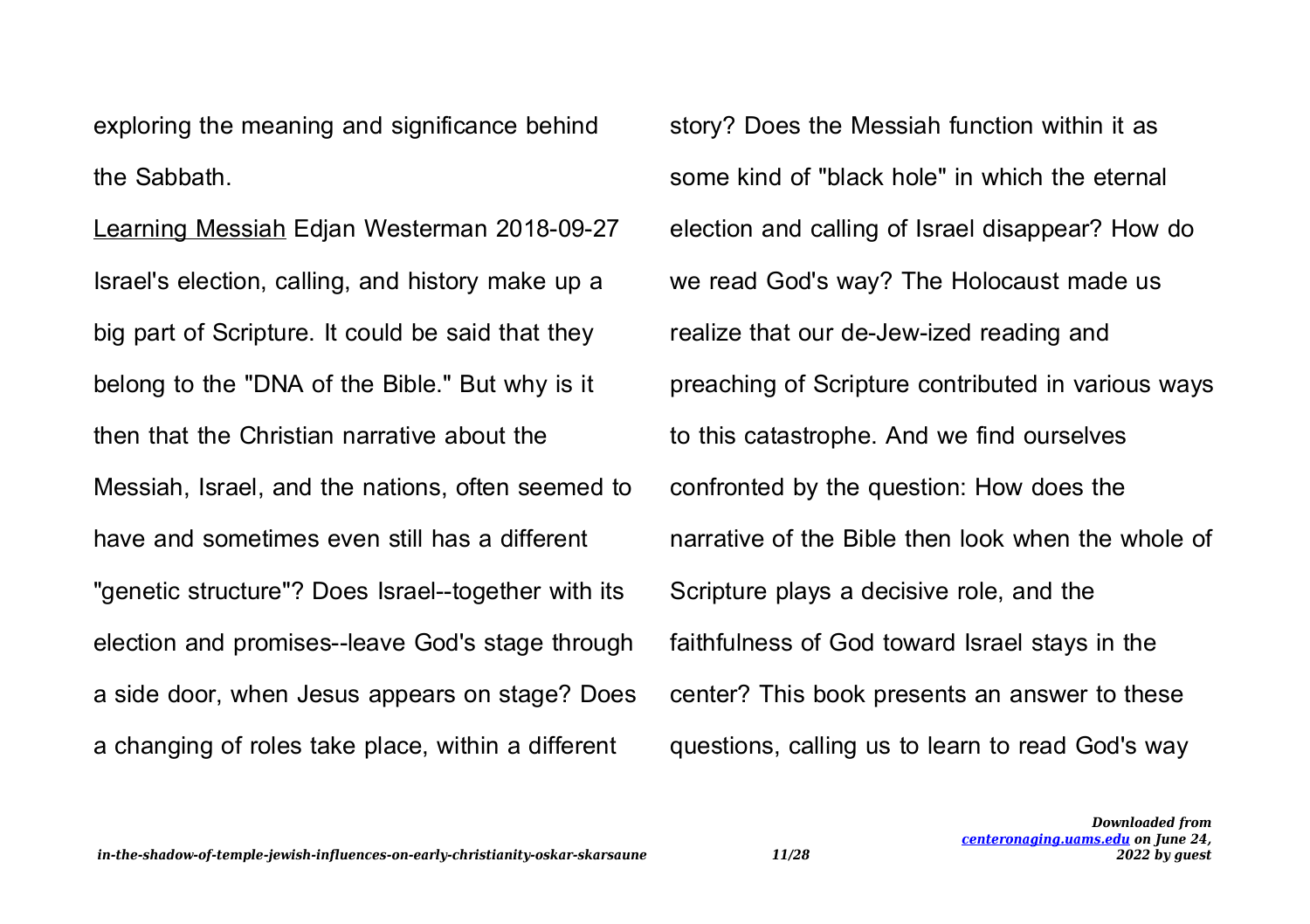anew, and to walk in it.

**Hearing the Old Testament in the New Testament** Stanley E. Porter 2006-08-10 How does the New Testament echo the Old? Which versions of the Hebrew Scriptures were authoritative for New Testament writers? The appearance of concepts, images, and passages from the Old Testament in the books of the New raises important questions about textual versions, allusions, and the differences between ancient and modern meaning. Written by ten distinguished scholars, Hearing the Old Testament in the New Testament first lays out significant foundational issues and

then systematically investigates the use of the Old in the New Testament. In a culminating essay Andreas Kstenberger both questions and affirms the other contributors' findings. These essays together will reward a wide range of New Testament readers with a wealth of insights. Acts: An Exegetical Commentary : Volume 3 Craig S. Keener 2014-09-30 Highly respected New Testament scholar Craig Keener is known for his meticulous and comprehensive research. This commentary on Acts, his magnum opus, may be the largest and most thoroughly documented Acts commentary available. Useful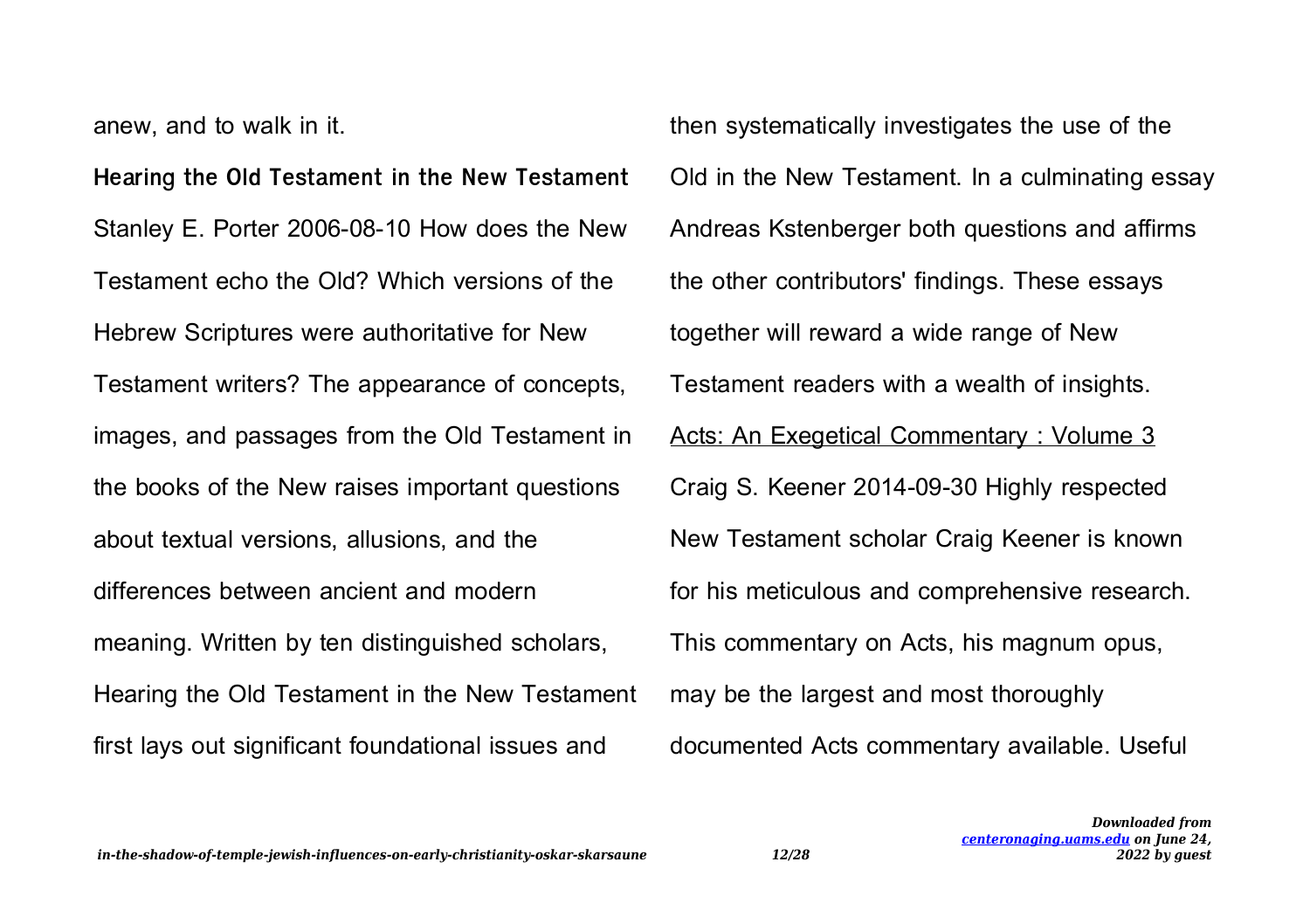not only for the study of Acts but also early Christianity, this work sets Acts in its first-century context. In this volume, the third of four, Keener continues his detailed exegesis of Acts, utilizing an unparalleled range of ancient sources and offering a wealth of fresh insights. This magisterial commentary will be an invaluable resource for New Testament professors and students, pastors, Acts scholars, and libraries. Encounters of the Children of Abraham from Ancient to Modern Times Antii Laato 2010-09-14 The 16 contributions to this volume, written by scholars from various fields of religious studies,

lead the reader to comprehend the plurality of interreligious encounters, hostile yet also peaceful, between the Children of Abraham, i.e. Judaism, Christianity and Islam. **The Holocaust and Its Religious Impact** Jack Fischel 2004 A comprehensive survey of writings about the Holocaust and religious response. Explores the impact of Christian anti-Semitism on the Holocaust and the Holocaust's impact on Christianity. Judaism Before Jesus Anthony J. Tomasino

2003-10-17 Persian impact on Judaism - Greeks in the East - Jewish diversity in the Hasmonean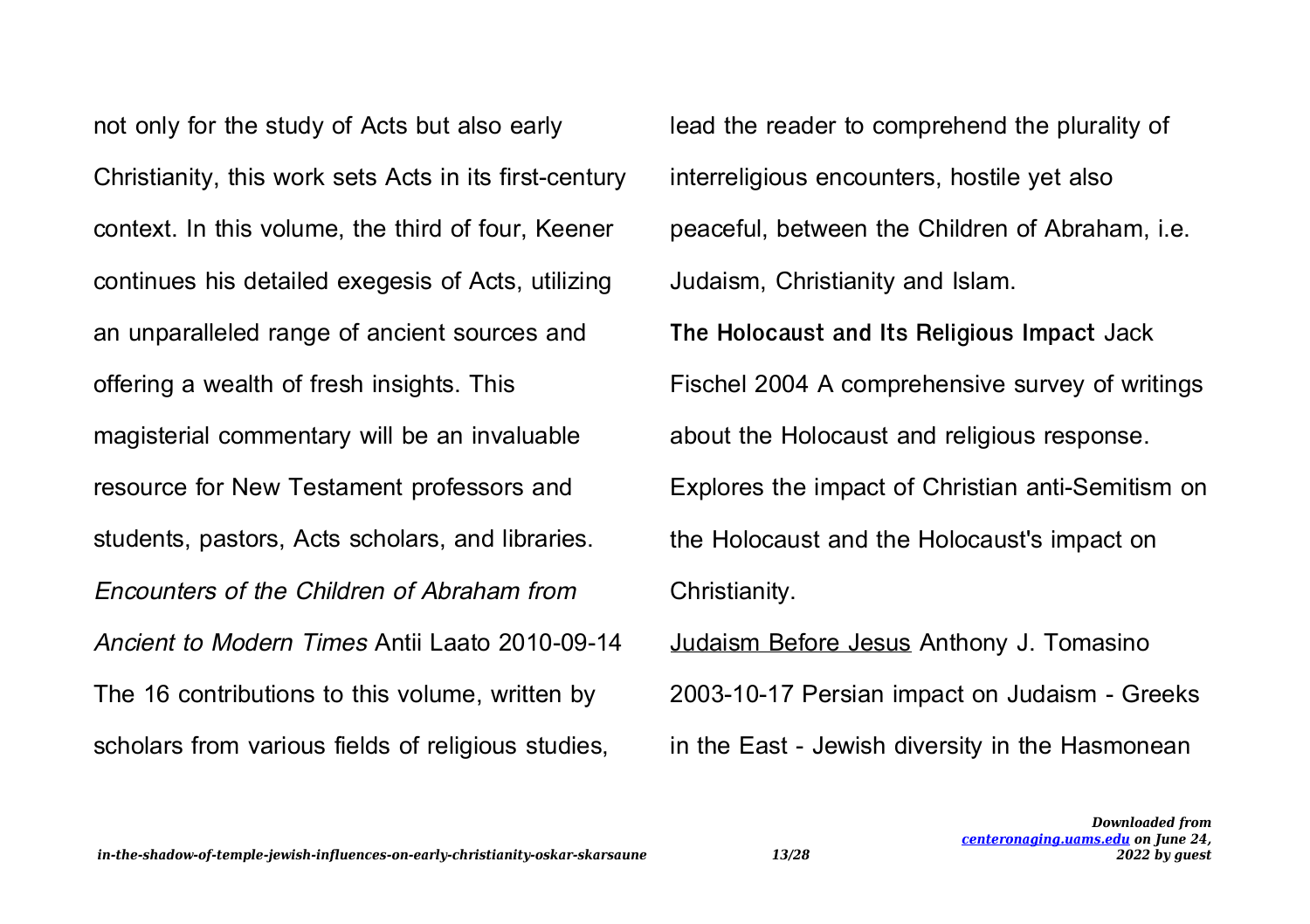era - Hellenistic inheritance - Romans and the Jews - Messianic hopes.

**Acts: An Exegetical Commentary : Volume 4** Craig S. Keener 2015-10-06 Highly respected New Testament scholar Craig Keener is known for his meticulous and comprehensive research. This commentary on Acts, his magnum opus, may be the largest and most thoroughly documented Acts commentary ever written. Useful not only for the study of Acts but also early Christianity, this work sets Acts in its firstcentury context. In this volume, the last of four, Keener finishes his detailed exegesis of Acts,

utilizing an unparalleled range of ancient sources and offering a wealth of fresh insights. This magisterial commentary will be an invaluable resource for New Testament professors and students, pastors, Acts scholars, and libraries. The complete four-volume set is available at a special price.

**Memory and Identity in the Syriac Cave of Treasures** Sergey Minov 2020-12-07 In Memory and Identity in the Syriac Cave of Treasures, Sergey Minov analyses the role played by the pseudepigraphic work known as the Cave of Treasures in the formation of cultural memory and

*Downloaded from*

*2022 by guest*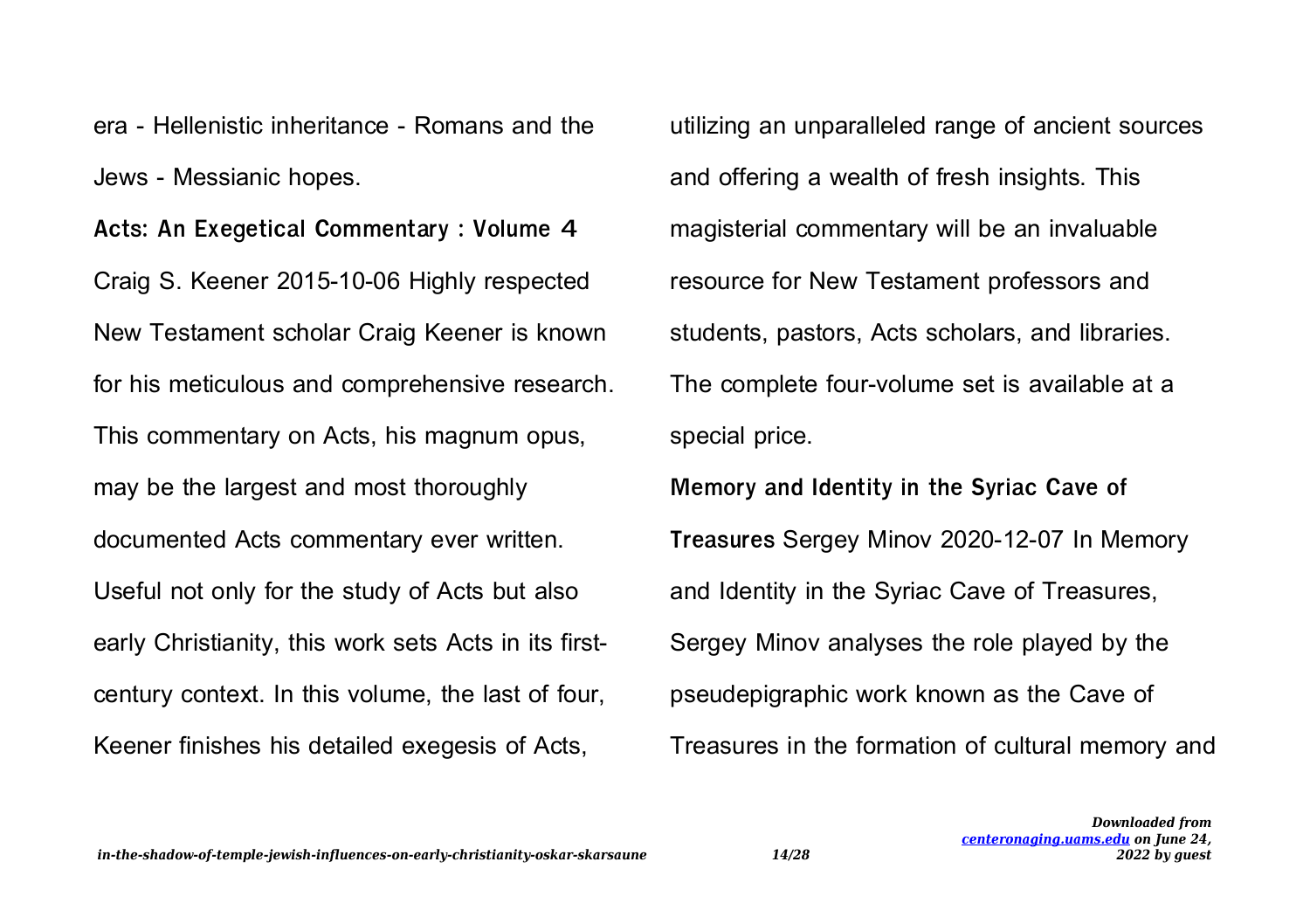collective identity among Syriac Christians of Iran during Late Antiquity.

Birthing to the Workings Dr. Shirley Johnson 2010-08-26 All things in life are about birthing. Concepts, viewpoints, and even religious doctrine go through a process of birthing. In Birthing to the Workings, author Shirley Johnson examines the effect of the church leaving its Hebraic roots. In this informative analysis, Johnson places key emphasis on the effect this had on teachings related to the Godhead, Trinity, and Pentecost. Packed with credible resources and buoyed by thorough research, this examination provides

revelations and truths relating to Godhead perspectives and Hebraic viewpoint. It illustrates the following points: The Hebraic believers emphasized the cohesiveness of the whole God versus the singleness of the one person. The Father, and at times the spirit, have become supporting actors, with Yeshua stealing the show. The first apostolic believers of Yeshua believed in manifestations rather than persons. Yeshua, the apostles, and the early church did not support the current Godhead doctrines as espoused by Western Christianity of today. Birthing to the Workings compares the birthing process of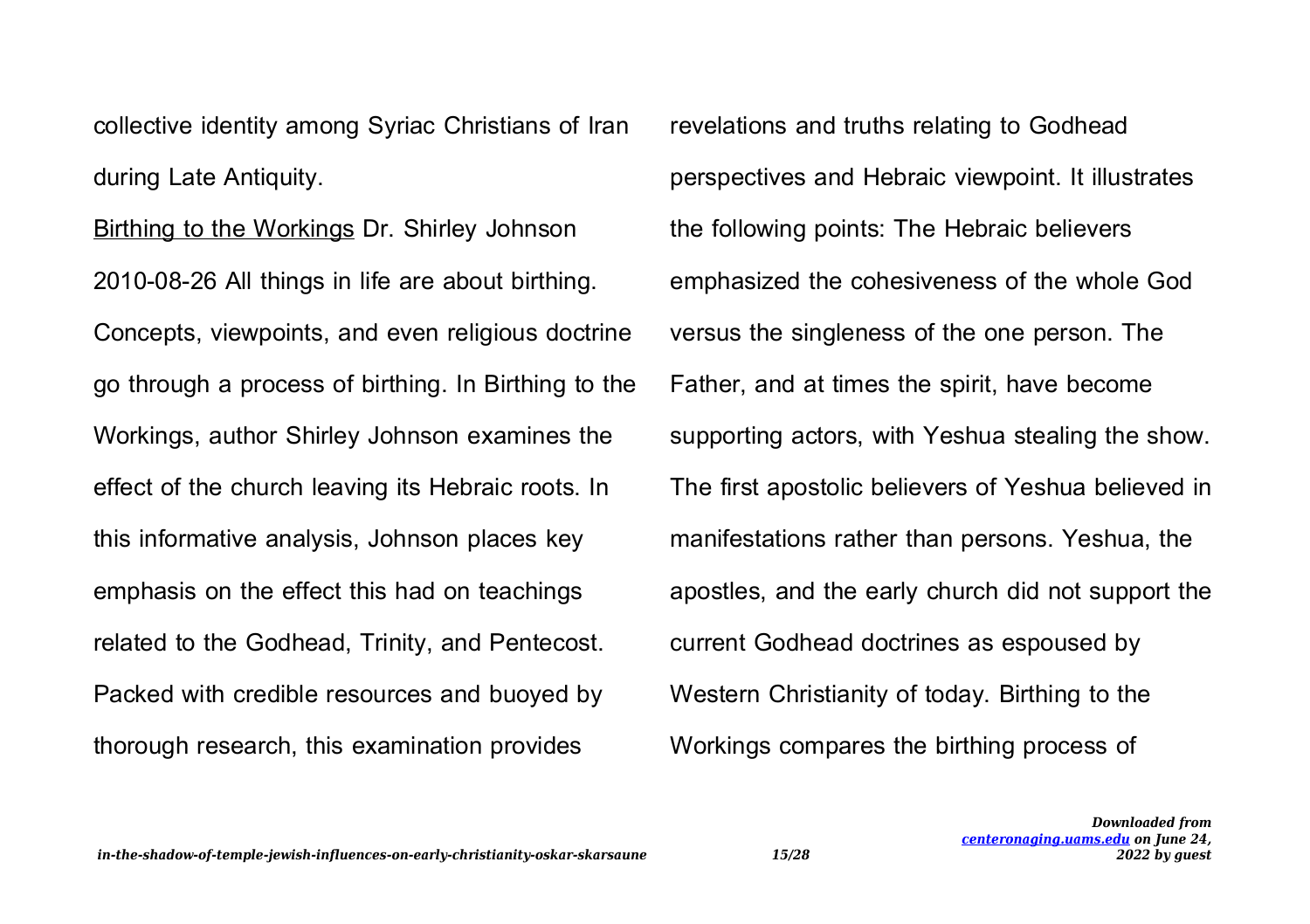doctrine and the workings of the Holy Spirit to the birth of a child. The theological nature of birthing to workings is clarified as it relates to Christianity, the Trinity, and the Hebraic roots connection. Christian Origins and Hellenistic Judaism Stanley E. Porter 2012-10-23 In Christian Origins and Hellenistic Judaism, Stanley E. Porter and Andrew W. Pitts assemble an international team of scholars whose work has focused on reconstructing the social matrix for earliest Christianity through reference to Hellenistic Judaism and its literary forms.

**Exile: A Conversation with N. T. Wright** James M.

Scott 2017-07-07 N. T. Wright is well known for his view that the majority of Second Temple Jews saw themselves as living within an ongoing exile. This book engages a lively conversation with this idea, beginning with a lengthy thesis from Wright, responses from eleven New Testament scholars, and a concluding essay from Wright responding to his interlocutors.

Three Views on Eastern Orthodoxy and Evangelicalism Zondervan, 2010-10-05 Are Eastern Orthodoxy and evangelicalism at all compatible? To some Western evangelicals, the practices of Eastern Orthodoxy seem mysterious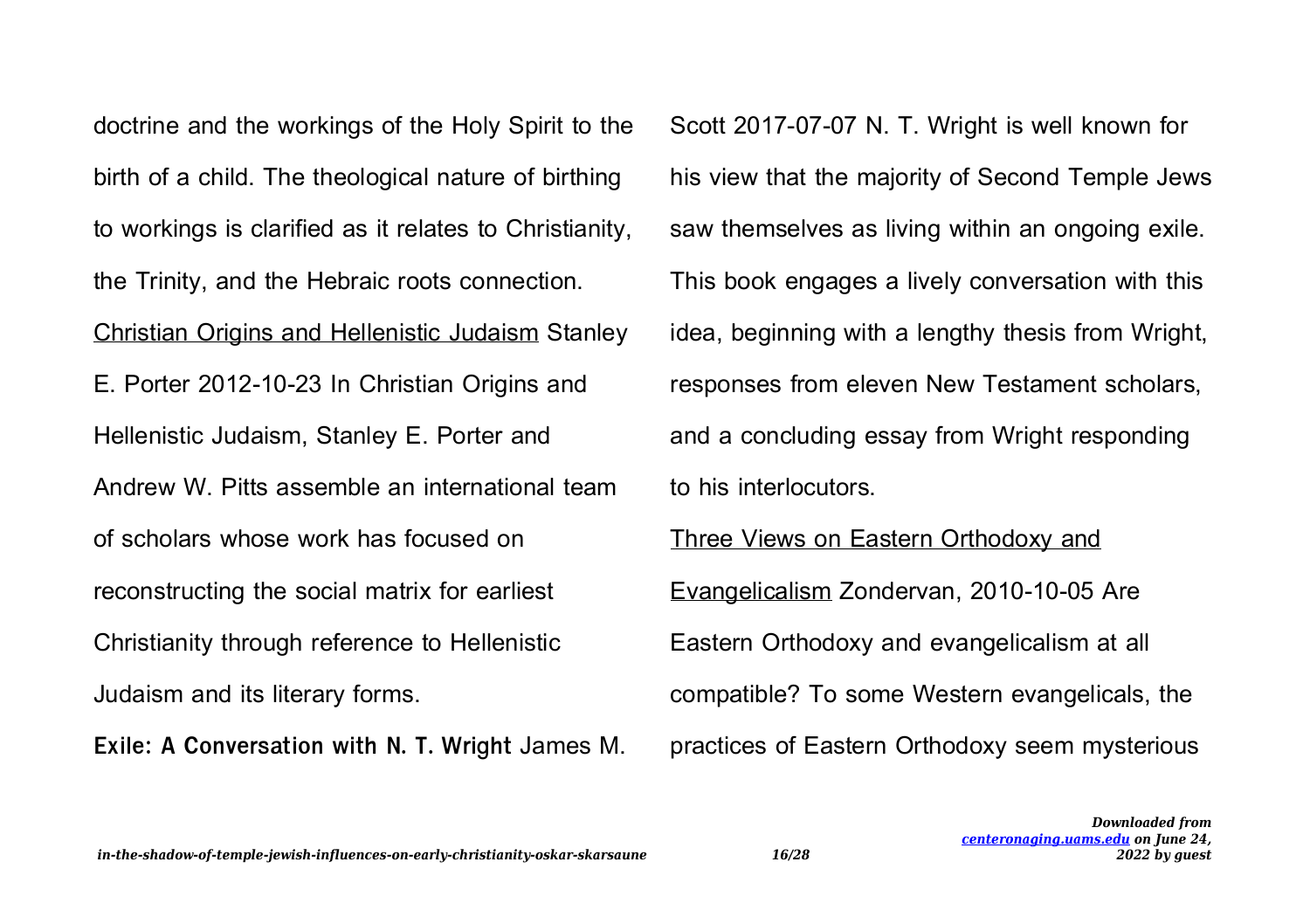and perhaps even unbiblical. From an Orthodox perspective, evangelicals lack the spiritual roots provided by centuries-old church traditions. Are the differences between these two branches of Christianity as sharp as they seem? Or is there room for agreement? This book allows five leading authorities to present their different views in a respectful manner, have them critiqued by their fellow authors, and then respond to those critiques. Writing from an Orthodox perspective with a strong appreciation for evangelicalism, Bradley Nassif makes a case for compatibility. Michael Horton and Vladimir Berzonsky take the

opposite stance from their respective evangelical and Orthodox backgrounds. And George Hancock-Stefan (evangelical) and Edward Rommen (Orthodox) each offer a qualified "perhaps." The interactive Counterpoints forum is ideal for comparing and contrasting the different positions to understand the strengths and weaknesses of these two important branches of Christianity and to form a personal conclusion regarding their compatibility. Table and Temple David L. Stubbs 2020-09-17 In most modern discussions of the Eucharist, the Jewish temple and its services of worship do not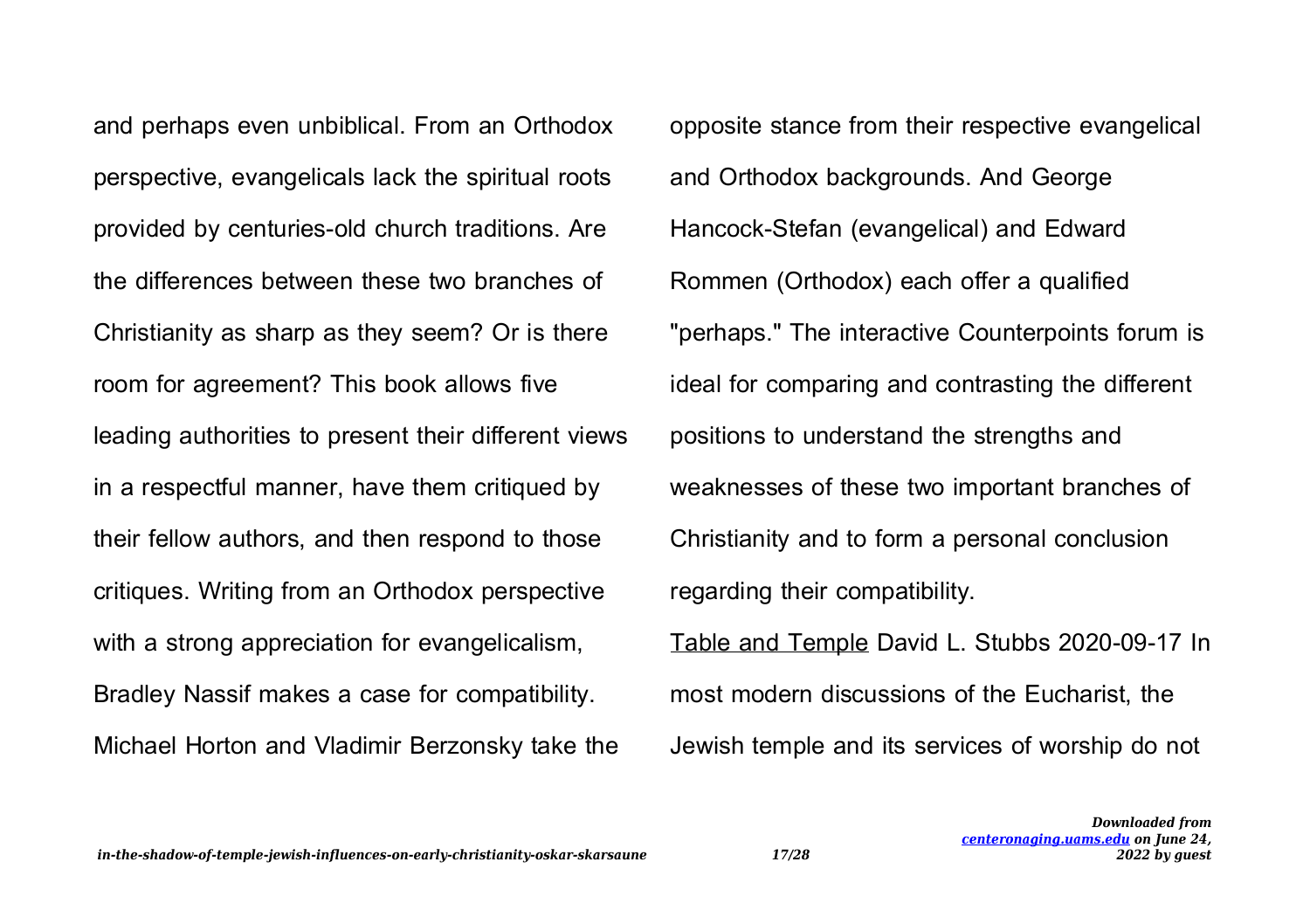play a large role. They are often mentioned in passing, but little work is done in grounding, organizing, or explicating the connections between these things and the Eucharistic celebration. In Table and Temple, David Stubbs sheds light on the reasons for this neglect and shows the important role the temple and its worship played in the imagination of Jesus and his disciples about what was to become a central Christian practice. He then explores the five central meanings of the temple and its main services of worship, demonstrating their relationship to the five central meanings of the

Christian Eucharist. These central meanings of the temple itself, the daily, weekly, and monthly sacrifices, and the three pilgrim feasts are linked to the history of salvation. Stubbs distills them to (1) the real presence of God and God's Kingdom among God's people, (2) thanksgiving for creation and providence, (3) remembrance of past deliverance, (4) covenant renewal in the present, and (5) a hopeful celebration of the feast to come. They provide a solid ground upon which to organize contemporary Christian Eucharistic imagination and practice. Such a solid ground not only expands our theology and enriches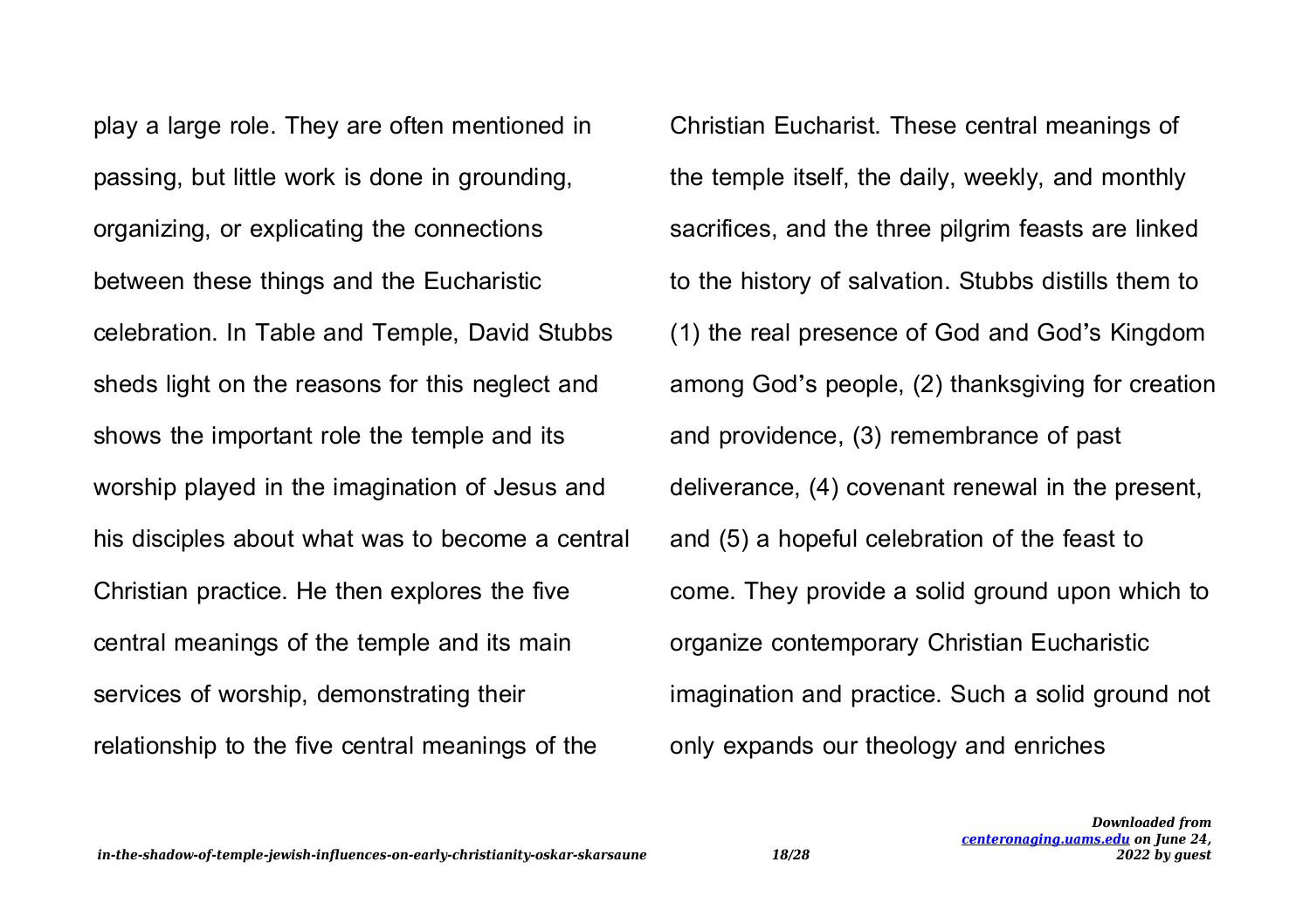contemporary practice—it can also bring greater ecumenical unity to this central Christian rite. **Sacred History, Sacred Literature** Shawna Dolansky 2008-06-23 Richard Friedman is well known in the field of biblical studies, not only because of his contributions to the study of the Hebrew Bible (which are many) but also because he has written cogently and clearly for a much wider audience, outside the academy, most notably in his Who Wrote the Bible? (1997). In addition, his influence has crossed the boundaries of a variety of disciplines such as source criticism, archaeology, the ancient Near East, as well as

religious studies. The essays in this volume reflect the breadth and depth of Richard Friedman's life and work. Several contributors discuss topics related to the Hebrew Bible: for example, Jacob Milgrom examines the relationship between Ezekiel and the Levites and Carol Meyers discusses the Tabernacle texts in the context of Priestly influence on them; Ronald Hendel, Michael Homan, and Robert Wilson explore the history of source criticism, with detailed source-critical analysis of Genesis 1–11 and the book of Kings. Jeffrey Geoghegan discusses the origins of the Passover in one of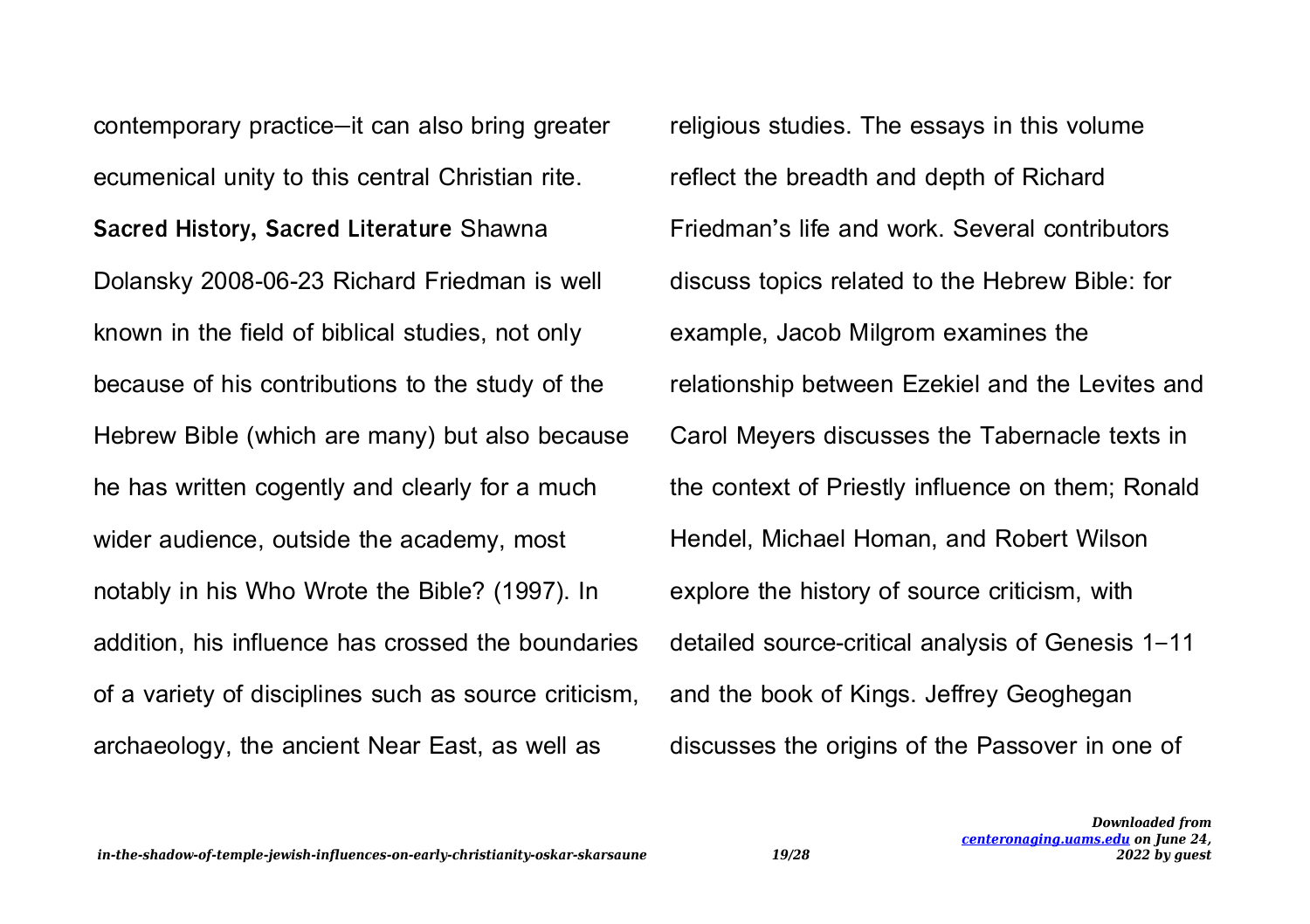several insightful essays under the topic "Israel and the Ancient Near East." Among the contributions specific to archaeology, Baruch Halpern's provides a provocative "Defense of Forgery." Lastly, four contributors (e.g., Alan Cooper) discuss religion and religious studies, along with ramifications for contemporary application. A fine collection of contemporary topics discussed by leading scholars in the field. The Cape Town Commitment: A Confession of Faith, A Call to Action Darrell L. Bock 2013-06-14 The Cape Town Commitment, which arose from The Third Lausanne Congress on World

Evangelization (Cape Town, 2010), stands in the historic line of The Lausanne Covenant (1974) and The Manila Manifesto (1989). It has been translated into twenty-five languages and has commanded wide acceptance around the world. The Commitment is set in two parts. Part 1 is a Confession of Faith, crafted in the language of covenantal love. Part 2 is a Call to Action. The local church, mission agencies, special-interest groups, and Christians in the professions are all urged to find their place in its outworking. This annotated bibliography of The Cape Town Commitment, arranged by topic, has been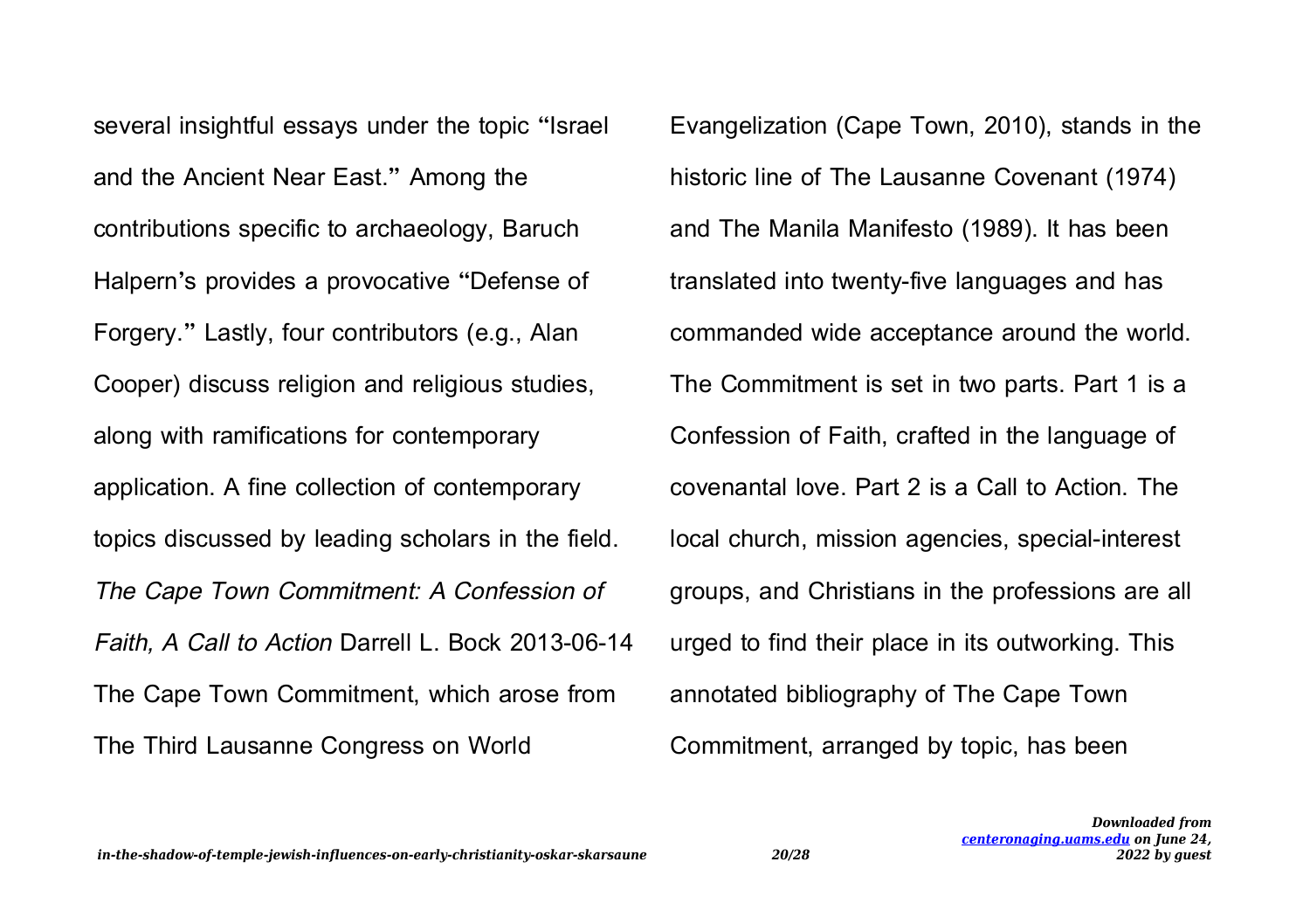compiled by specialists in a range of fields. As such, it is the first bibliography of its kind. - Arranged in sections for graduate-level teaching - Equally useful for research students **In the Shadow of the Temple** Oskar Skarsaune 2008-10-28 Oskar Skarsaune gives us a new look into the development of the early church and its practice by showing us the evidence of interaction between the early Christians and rabbinic Judaism. He offers numerous fascinating episodes and glimpses into this untold story. **Insider Jesus** William A. Dyrness 2016-10-02 Missiologists today are considering the

significance of insider movements, followers of Jesus who are emerging from within Islamic, Hindu, Buddhist, and other cultural contexts. Are these authentic expressions of Christian faith? If so, how should we understand them? William Dyrness brings a rare blend of cultural and theological engagement to his reflections on this important phenomenon. Ontological Aspects of Early Jewish Anthropology Tyson L. Putthoff 2016-12-15 In Ontological Aspects of Early Jewish Anthropology, Tyson L.

Putthoff combines contemporary theory and sound exegesis to understand early Jewish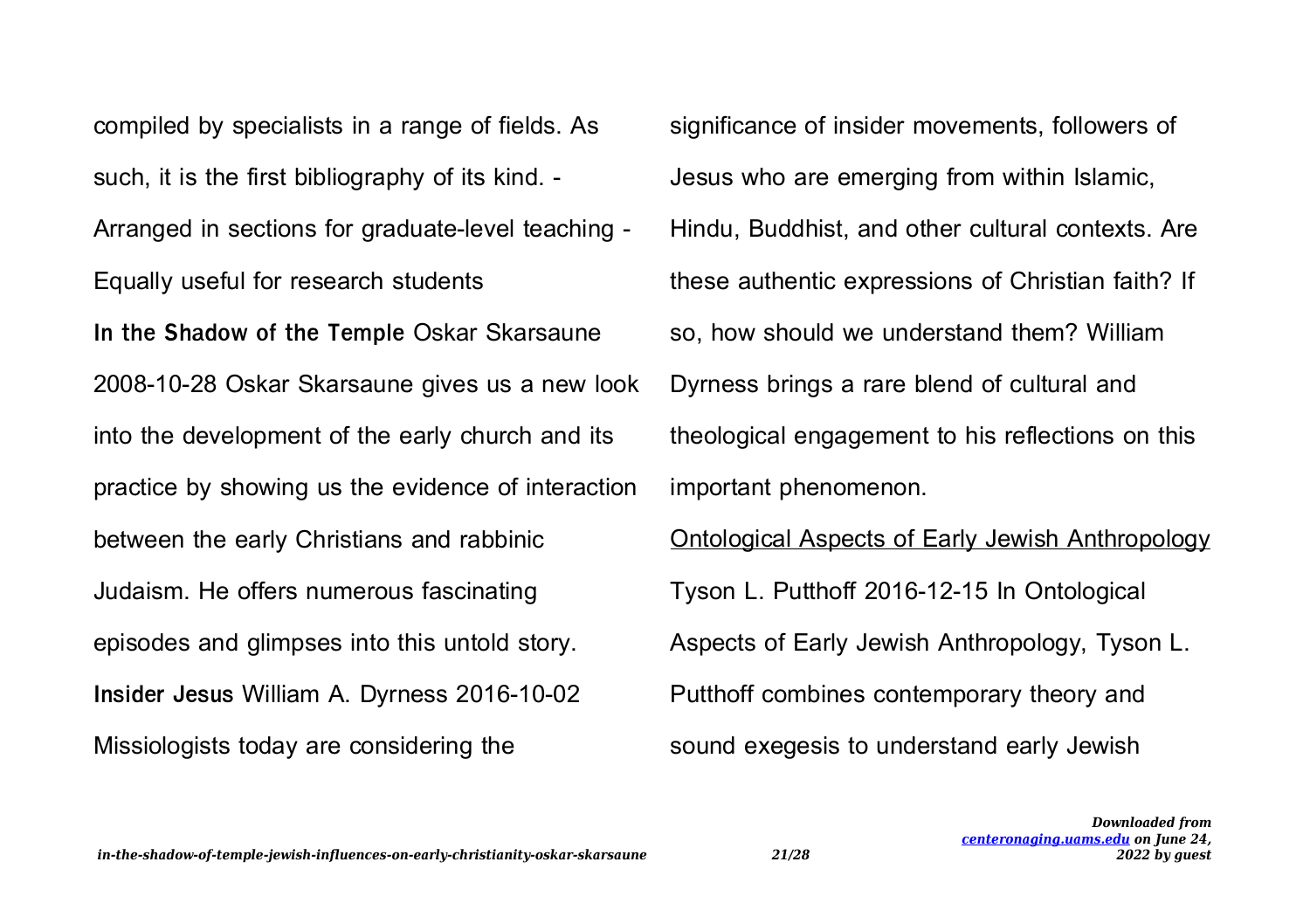beliefs about how the human self reacts ontologically in God's presence.

Understanding the Spiritual Meaning of Jerusalem in Three Abrahamic Religions Antti Laato 2019-08-05 Understanding the Spiritual Meaning of Jerusalem in Three Abrahamic Religions analyses spiritual images and theological constructions related to Jerusalem in Christian, Islamic and Jewish literature, including the Bible, Qur'an, and Second Temple Jewish writings. **The Gospel of the Savior** Michael J. Kruger 2005 This volume is the first complete analysis of the apocryphal gospel fragment P.Oxy. 840 since its

initial discovery nearly a century ago. The various palaeographical and historical questions raised by this apocryphal story are examined, particularly its descriptions of first-century ritual purity practices and its relationship to early Jewish-Christian communities.

**Jesus and the Gospels (2nd Edition)** CRAIG BLOMBERG 2020-05-21 Craig Blomberg's awardwinning Jesus and the Gospels prepares readers for an intensive study of Matthew, Mark, Luke, John, and the events they narrate. Blomberg considers the historical context of the Gospels and sheds light on the confusing interpretations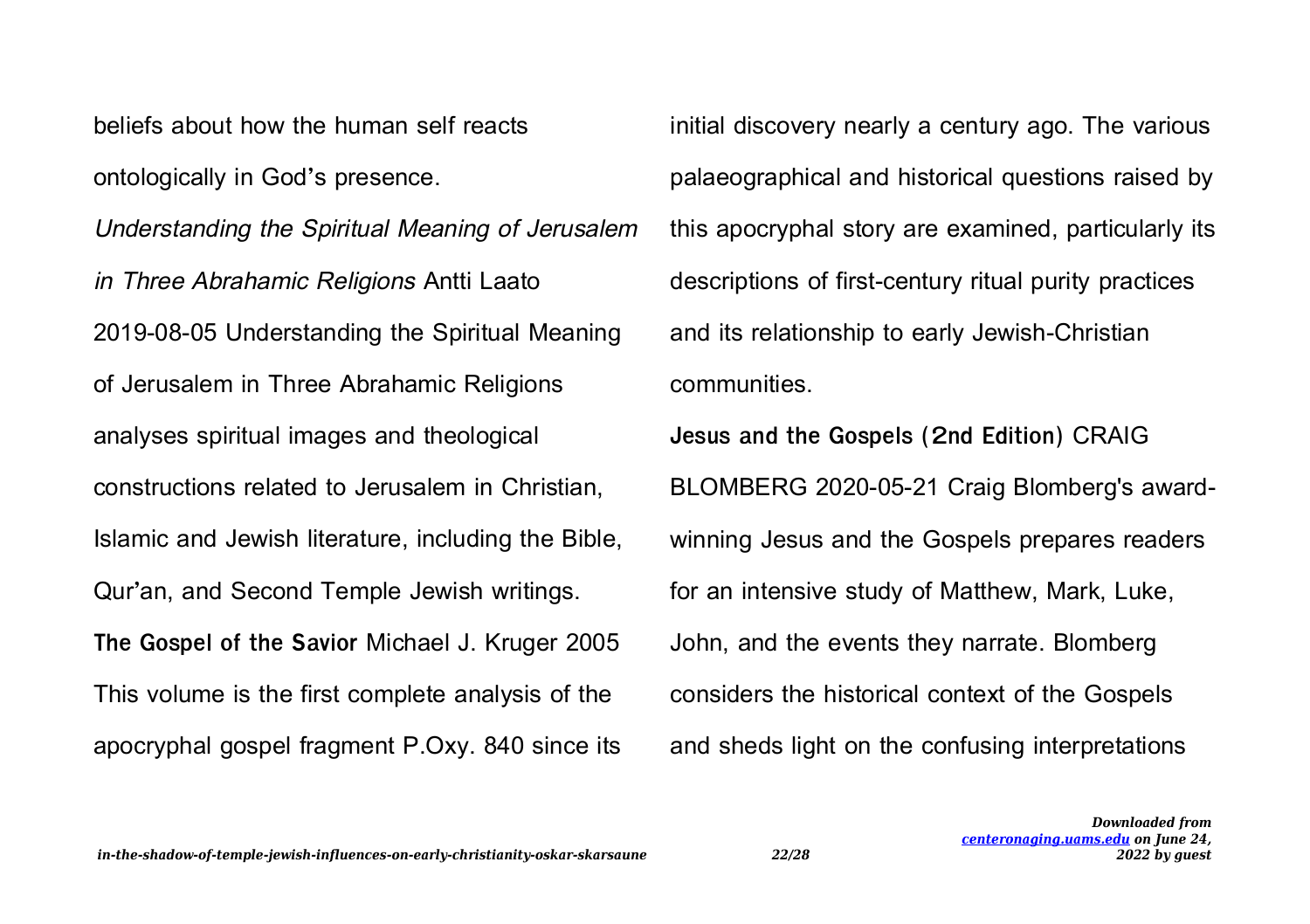brought forth over the last two centuries. This second edition incorporates new scholarship, debate, critical methods, and the ongoing quest for the historical Jesus, and ensures the work will remain a valuable tool for exploring the life of Christ through the first four books of the New **Testament** 

Jewish Believers in Jesus Oskar Skarsaune 2017-01-03 Jewish Believers in Jesus: The Early Centuries examines the formative first five centuries of Christian history as experienced by individuals who were ethnically Jewish but who professed faith in Jesus Christ as the Messiah.

Offering the work of an impressive international team of scholars, this unique study examines the first five centuries of texts thought to have been authored or edited by Jewish Christians, including the Old Testament Pseudepigrapha, the New Testament Apocrypha, and some patristic works. Also considered are statements within patristic literature about Jewish believers and uses of oral traditions from Jewish Christians. Furthermore, the evidence in Jewish, mainly rabbinic, literature is examined, and room is made for a judicious sifting of the archaeological evidence. The final two chapters are devoted to an enlightening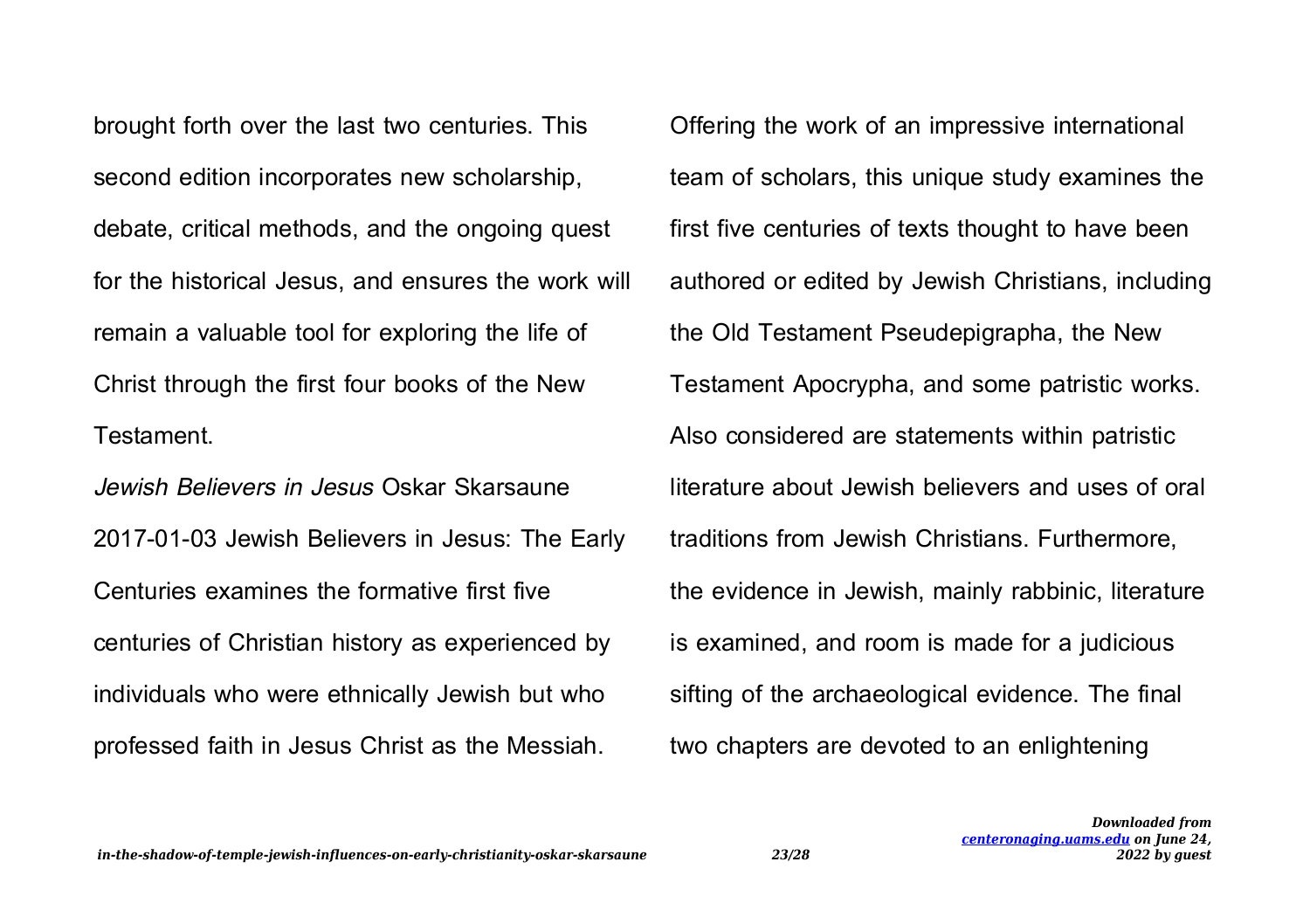synthesis of the material with subsequent conclusions regarding Jewish believers in antiquity. Contributors Philip S. Alexander Richard Bauckham James Carleton Paget Anders Ekenberg Torleif Elgvin Craig A. Evans Donald A. Hagner Gunnar af Hällström Sten Hidal Peter Hirschberg Reidar Hvalvik Wolfram Kinzig Lawrence Lahey Oskar Skarsaune Graham Stanton James F. Strange **The Formation and Significance of the Christian Biblical Canon** Tomas Bokedal 2013-12-05 This book offers a fresh cross-disciplinary approach to the current discussion on the Christian canon

formation process. By carefully integrating historical, hermeneutical and theological aspects to account for the emergence of the canon, it seeks to offer a more comprehensive picture of the canon development than has previously been achieved. The formation and continuous usage of the Christian biblical canon is here viewed as an act of literary preservation and actualization of the church's apostolic normative tradition - 'the Scriptures and the Lord' - addressing, first of all, the church, but also the wider society. In order to grasp the complex phenomenon of the biblical canon, the study is divided into four parts,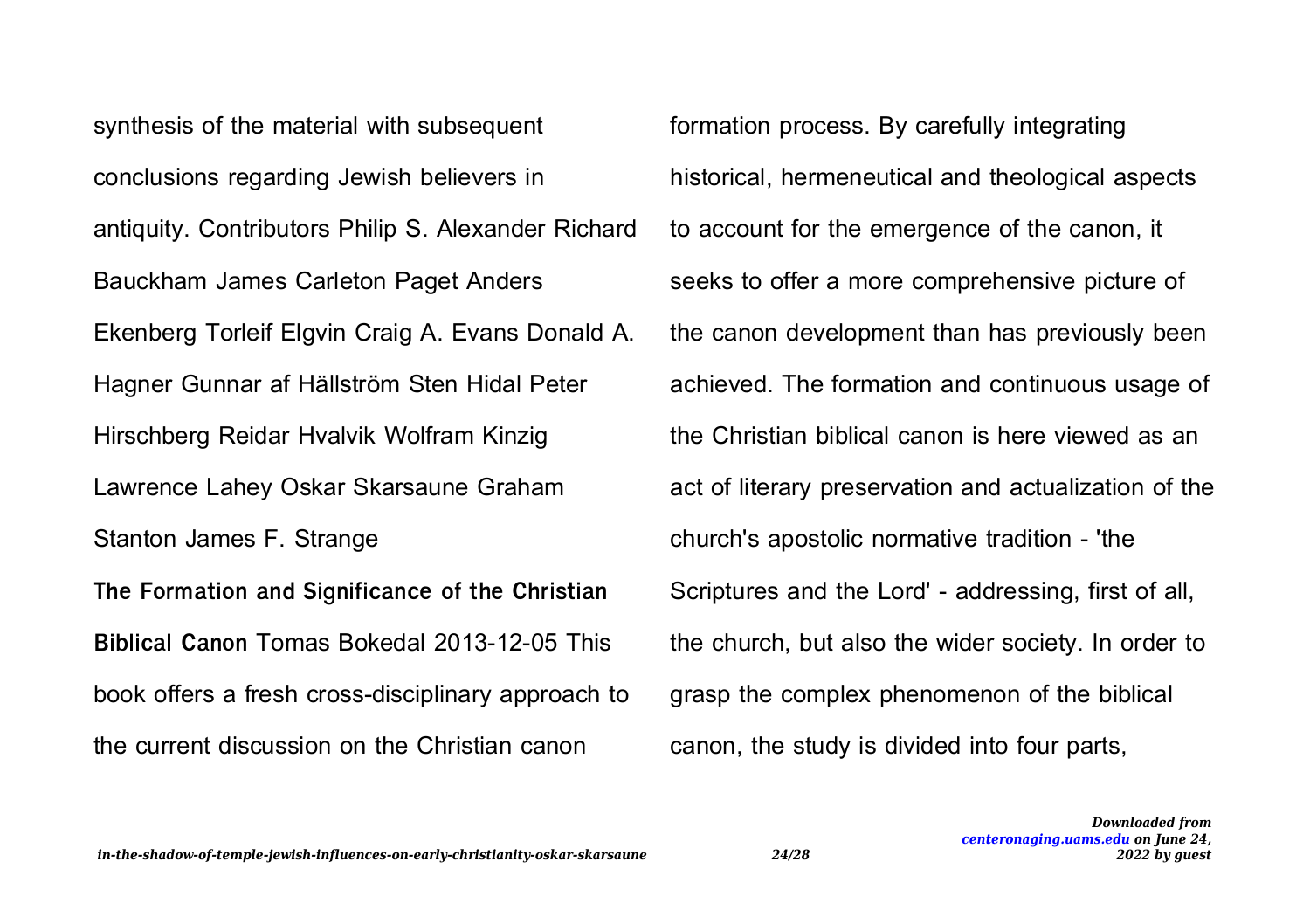focusing respectively on linguistic and effectivehistorical, textual and material, performative, and ideational aspects of the canon. Attention is given to the scribal nomina sacra convention, the codex format, oral and written Gospel, early Christian liturgical praxis and the Rule of Faith. Bokedal argues that the canon was formed in a process, with its own particular intention, history, and direction. Throughout the study, history and theology, past and present are considered alongside each other. By using a Gadamerian hermeneutics of tradition, the reader's attention is directed to historical dimensions of the canon and

its interpretative possibilities for our time. The notion of effective history (Wirkungsgeschichte), as well as the interaction between text, community and reader are crucial to the argument. The canonical text as text, its interpretation and ritual contextualization are highlighted as unifying elements for the communities being addressed. **At the Intersection of Texts and Material Finds** Stuart S. Miller 2019-03-11 Stuart Miller examines the hermeneutical challenges posed by the material and literary evidence pertaining to ritual purity practices in Graeco-Roman Palestine and,

*Downloaded from*

*2022 by guest*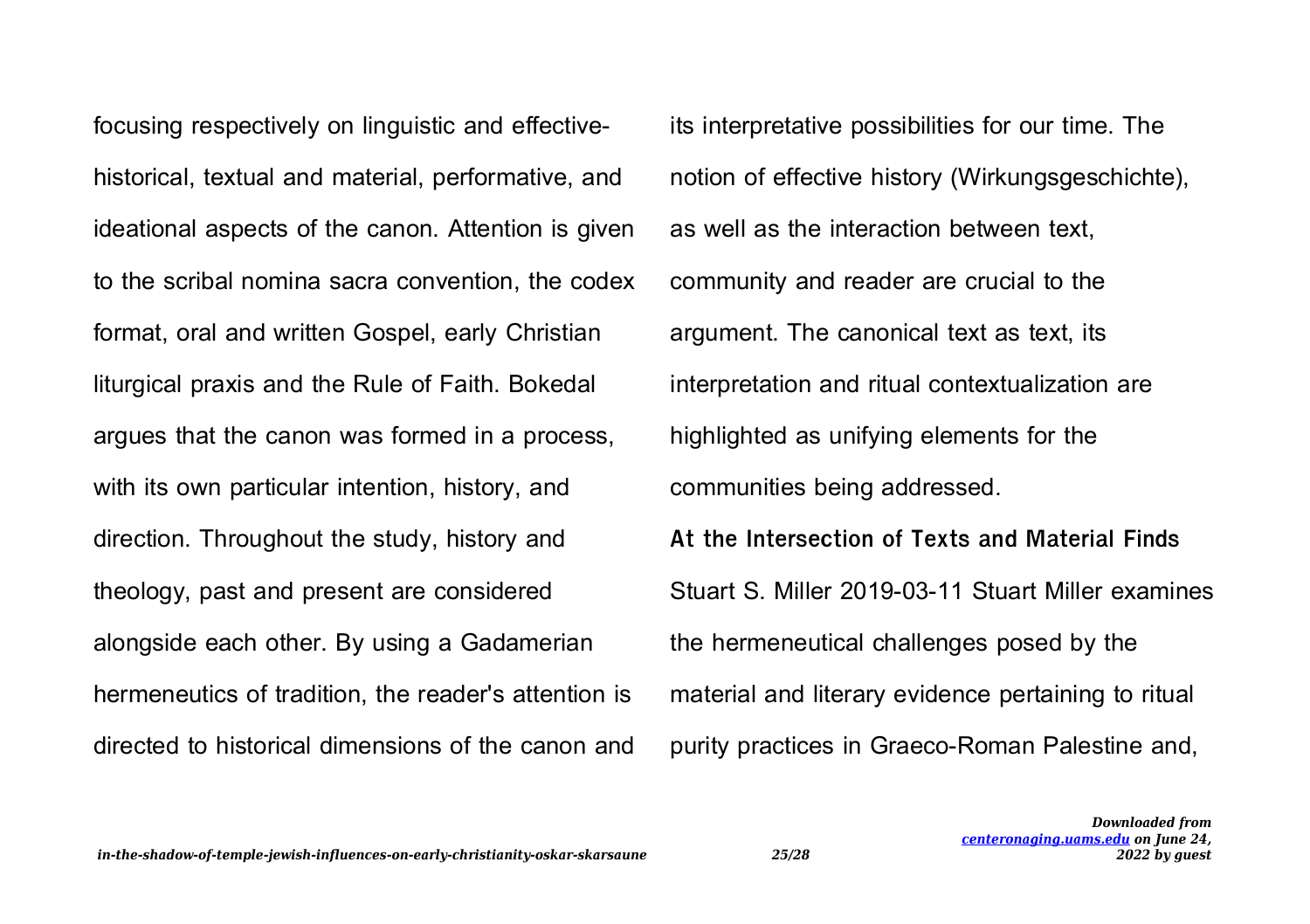especially, the Galilee. He contends that "stepped pools," which we now know were in use well beyond the Destruction of the Temple, and, as indicated by the large collection on the western acropolis of Sepphoris and elsewhere, into the Middle and Late Roman/Byzantine eras,must be understood in light of biblical and popular perspectives on ritual purity. The interpretation of the finds is too frequently forced to conform to rabbinic prescriptions, which oftentimes were the result of the sages' unique and creative, nominalist approach to ritual purity. Special attention is given to the role ritual purity continued

to play in the lives of ordinary Jews despite (or because of) the loss of the Temple. Miller argues against the prevailing tendency to type material finds—and Jewish society––according to known groups (pre-70 C.E.: Pharisaic, Sadducaic, Essenic; post 70 C.E.: rabbinic, priestly, etc.). He further counters the perception that ritual purity practices were largely the interest of priests and argues against the recent suggestion that the kohanim resurfaced as an influential group in Late Antiquity. Building upon his earlier work on "sages and commoners," Miller claims that the rabbis emerged out of a context in which a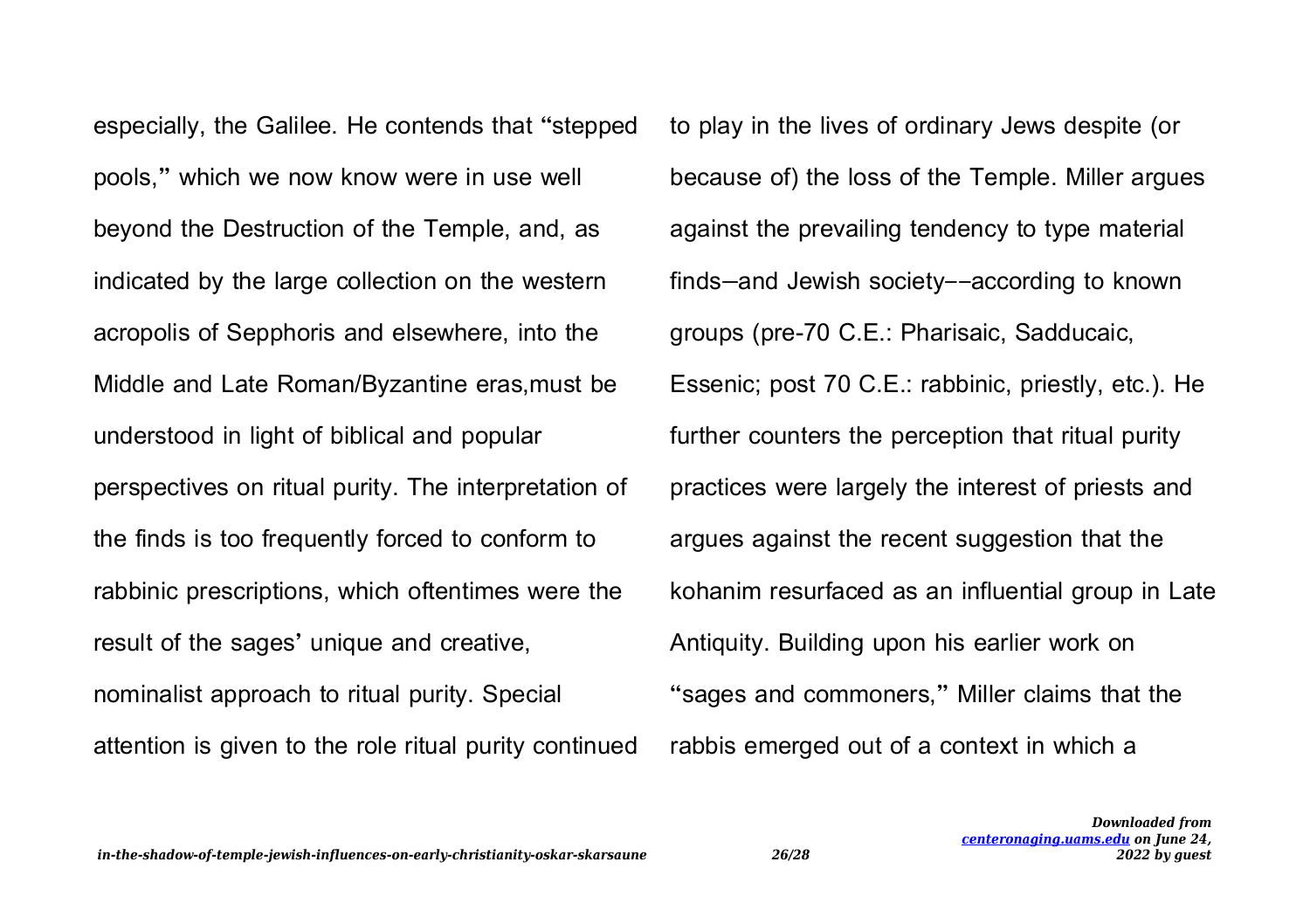biblically derived "complex common Judaism" thrived. Stepped pools, stone vessels, and other material finds are realia belonging to this "complex common Judaism." A careful reading of the rabbis indicates that they were acutely aware of the extent to which ritual purity rites pertaining to home and family life had "spread," which undoubtedly contributed to their intense interest in regulating them.

The Temple of Jerusalem John M. Lundquist 2008 A vividly detailed history of the Temple of Jerusalem, from construction to destruction, that takes into account the perspectives of various

faiths, the religious and political symbolism surrounding it, and the attitudes and opinions about its future.

**A Profile of Jewish Believers in the UK Church** Jonathan Allen 2018-03-02 Given that mission agencies have been reporting for the last two hundred years or more the number of Jewish people coming to faith in Christ, this book asks the question: where are they and their descendants now? Using a multidisciplinary approach, covering social identity theory, social memory theory, and translation theory, this book constructs a profile of Jewish believers in the UK